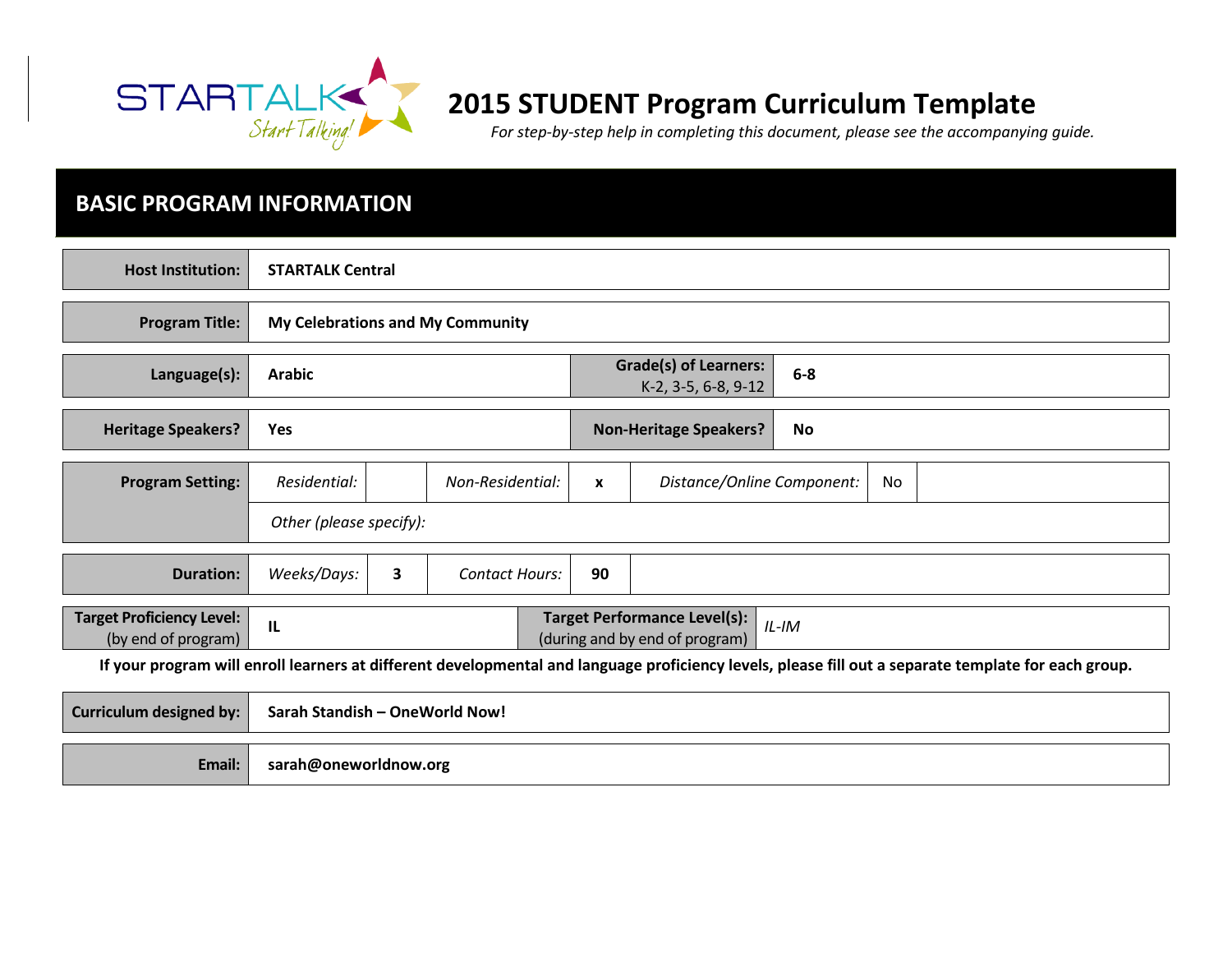#### STARTALK-endorsed Principles for Effective Teaching and Learning

- П Implementing a standards-based and thematically organized curriculum
- п Facilitating a learner-centered classroom
- п Using target language and providing comprehensible input for instruction
- П Integrating culture, content, and language in a world language classroom
- П Adapting and using age-appropriate authentic materials
- П Conducting performance-based assessment

## STAGE 1: What will learners be able to do with what they know by the end of the program?

## Program Overview and Theme

 In a paragraph, provide a brief overview of your program. What is the theme that will guide standards-based instruction and learning throughout the program? What will learners experience during the program? What do you hope learners will be able to do after the program ends?

The program "My Celebrations and My Community" is designed for heritage learners of Arabic with an intermediate low proficiency in the language. Over the course of a 90-hour summer camp, students investigate the role that their celebrations play in the formation of their community and identity. Through in-class activities and discussions, interviews with community members (Interpersonal Communication), and authentic materials (Interpretive Listening and Reading), students investigate the diversity of holiday celebrations within the Arab world and within the Arab-American community. Through interviews with community members about how holidays were celebrated in community members' countries of origin, they understand that the ways they celebrate holidays are impacted by their home country as well as traditions that originated in the Arab world. Students also investigate how celebrating holidays from more than one tradition—for example, celebrating both Ramadan and Thanksgiving—contributes to a rich hybrid identity that can be a source of strength. Throughout the camp, students strengthen their literacy skills through a variety of reading and writing tasks, including writing a blog post about a holiday celebration and writing formal holiday event invitations. Toward the end of the camp, students create, write, and illustrate short children's stories reflecting some of their holiday traditions. At a final, culminating event, students invite community members to the camp and hold a story-telling hour for young children from the community that speaks the target language.

# Learning Targets

Identify the learning targets for your program. First, choose the NCSSFL-ACTFL Global Can-Do Benchmarks that are appropriate to learners' proficiency level(s) and your program goals. Then, select program specific NCSSFL-ACTFL Can-Do Statements that reflect the specific content of your program or create your own.Attention to and balance of the various modes will depend on your program goal(s). A master list of the NCSSFL-ACTFL Global Can-Do Benchmarks and Can-DoStatements is available at https://startalk.umd.edu/resources/NCSSFL\_ACTFLCanDos.pdf. You will then be able to use LinguaFolio® Online to document the learning targets you've selected.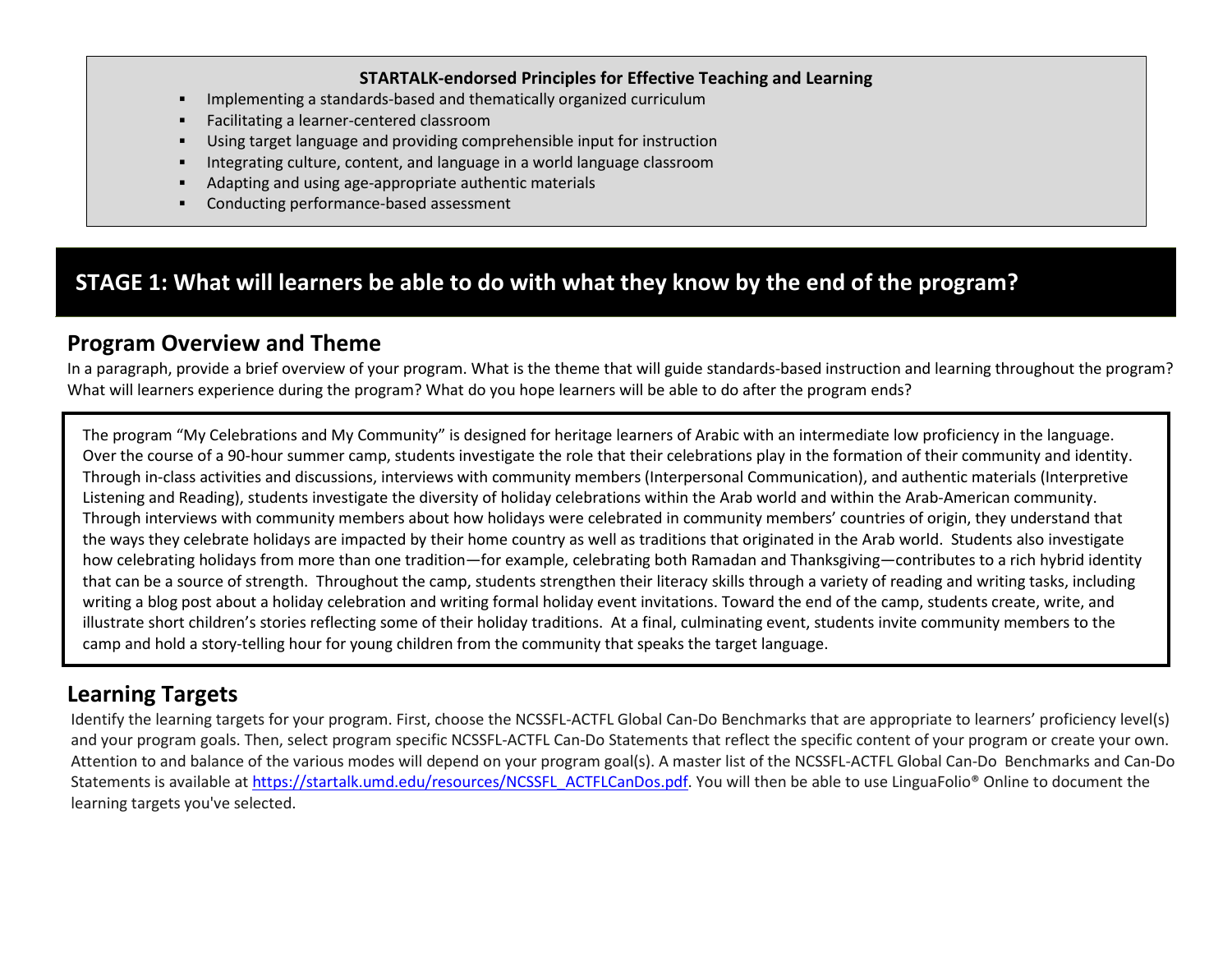### NCSSFL-ACTFL GLOBAL CAN-DO BENCHMARKS

Be sure to label the mode and proficiency level of each statement.

### PROGRAM CAN-DO STATEMENTSOR NCSSFL-ACTFL CAN-DO STATEMENTS

Number the Can-Do statements here and then transfer to Stage 3.

| <b>Interpersonal Speaking</b>                                                                                                                                                                                                                                                                                                                                                                                                                                                                                                                   |                                                                                                                                                                                                                                                                                                                                                                                                                                                                                                                                                                                                                                                                                                                                                                                                                                                                                                                                                                                                                                                                                                                                   |  |  |  |
|-------------------------------------------------------------------------------------------------------------------------------------------------------------------------------------------------------------------------------------------------------------------------------------------------------------------------------------------------------------------------------------------------------------------------------------------------------------------------------------------------------------------------------------------------|-----------------------------------------------------------------------------------------------------------------------------------------------------------------------------------------------------------------------------------------------------------------------------------------------------------------------------------------------------------------------------------------------------------------------------------------------------------------------------------------------------------------------------------------------------------------------------------------------------------------------------------------------------------------------------------------------------------------------------------------------------------------------------------------------------------------------------------------------------------------------------------------------------------------------------------------------------------------------------------------------------------------------------------------------------------------------------------------------------------------------------------|--|--|--|
| Intermediate Low: I can participate in conversations on a number of<br>familiar topics using simple sentences. I can handle short social interactions<br>in everyday situations by asking and answering simple questions.<br>Intermediate Mid: I can participate in conversations on familiar topics<br>using sentences and series of sentences. I can handle short social<br>interactions in everyday situations by asking and answering a variety of<br>questions. I can usually say what I want to say about myself and my<br>everyday life. | 1. I can find out what holidays my classmates and community celebrate,<br>using the appropriate names for religious, national, and family<br>celebrations in Arabic.<br>2. I can ask follow-up questions to find out why my classmates celebrate or<br>don't celebrate certain holidays. I can give simple reasons why I<br>celebrate or don't celebrate certain holidays using some connected<br>sentences.<br>3. I can ask and answer questions in order to find out whether some<br>common practices are involved in different celebrations. I can find out<br>whether a holiday typically involves fasting, prayer, going to a church,<br>mosque, or synagogue, eating special meals or dishes, inviting over<br>family or friends.<br>4. I can find out how classmates and community members prepare for<br>certain holidays, asking about whether they purchase certain items,<br>foods, send invitations, and so on.<br>5. I can find out how an immigrant community member used to celebrate<br>holidays in their home country.<br>6. I can make plans with someone detailing what we will do on a particular<br>holiday. |  |  |  |
|                                                                                                                                                                                                                                                                                                                                                                                                                                                                                                                                                 | <b>Presentational Speaking</b>                                                                                                                                                                                                                                                                                                                                                                                                                                                                                                                                                                                                                                                                                                                                                                                                                                                                                                                                                                                                                                                                                                    |  |  |  |
| Intermediate Low: I can present information on most familiar topics using<br>a series of simple sentences.<br>Intermediate Mid: I can make presentations on a wide variety of familiar<br>topics using connected sentences.                                                                                                                                                                                                                                                                                                                     | 7. I can present a narrative of a holiday I typically celebrate, using some<br>connected sentences.<br>8. I can present information about holiday celebrations I've learned while<br>interviewing my classmates or community members.<br>9. I can tell a short holiday story using some connected sentences.                                                                                                                                                                                                                                                                                                                                                                                                                                                                                                                                                                                                                                                                                                                                                                                                                      |  |  |  |
| <b>Presentational Writing</b>                                                                                                                                                                                                                                                                                                                                                                                                                                                                                                                   |                                                                                                                                                                                                                                                                                                                                                                                                                                                                                                                                                                                                                                                                                                                                                                                                                                                                                                                                                                                                                                                                                                                                   |  |  |  |
| Intermediate Low: I can write briefly about most familiar topics and<br>present information using a series of simple sentences.                                                                                                                                                                                                                                                                                                                                                                                                                 | 10. I can write a short holiday story for children.<br>11. I can write a simple recipe for meal to be served at a particular holiday.<br>12. I can write an invitation, flyer, or announcement for a formal holiday<br>celebration.                                                                                                                                                                                                                                                                                                                                                                                                                                                                                                                                                                                                                                                                                                                                                                                                                                                                                               |  |  |  |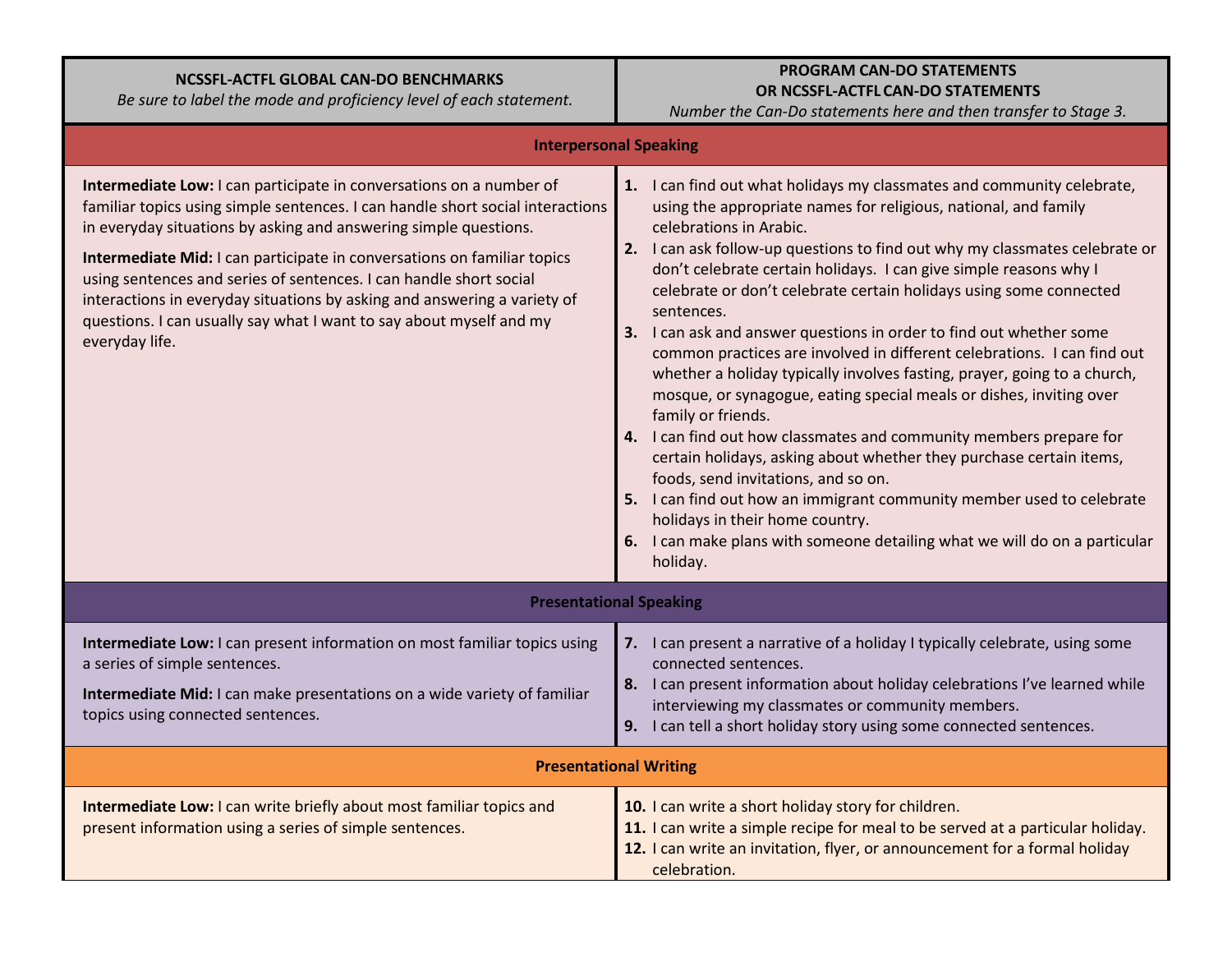| <b>Intermediate Mid:</b> I can write on a wide variety of familiar topics using<br>connected sentences.                                                                                                                                                                                                                                                                                                                                                      | 13. I can write a diary entry describing how I celebrated a particular holiday.<br>14. I can write a short blog post for a personal blog describing a holiday<br>celebration I recently attended.                                                                                                                                                                                                                                  |  |  |  |
|--------------------------------------------------------------------------------------------------------------------------------------------------------------------------------------------------------------------------------------------------------------------------------------------------------------------------------------------------------------------------------------------------------------------------------------------------------------|------------------------------------------------------------------------------------------------------------------------------------------------------------------------------------------------------------------------------------------------------------------------------------------------------------------------------------------------------------------------------------------------------------------------------------|--|--|--|
|                                                                                                                                                                                                                                                                                                                                                                                                                                                              | <b>Interpretive Listening</b>                                                                                                                                                                                                                                                                                                                                                                                                      |  |  |  |
| <b>Intermediate Low:</b> I can understand the main idea in short, simple<br>messages and presentations on familiar topics. I can understand the main<br>idea of simple conversations that I overhear.<br><b>Intermediate Mid:</b> I can understand the main idea in messages and<br>presentations on a variety of topics related to everyday life and personal<br>interests and studies. I can understand the main idea in conversations that<br>I overhear. | 15. I can understand the main idea of a TV show about holiday celebrations<br>in a particular family or community.<br>16. I can understand oral instructions for making a holiday meal, whether<br>from a community member or from a cooking show.                                                                                                                                                                                 |  |  |  |
| <b>Interpretive Reading</b>                                                                                                                                                                                                                                                                                                                                                                                                                                  |                                                                                                                                                                                                                                                                                                                                                                                                                                    |  |  |  |
| Intermediate Low: I can understand the main idea of short and simple<br>texts when the topic is familiar.<br>Intermediate Mid: I can understand the main idea of texts related to<br>everyday life and personal interests or studies.                                                                                                                                                                                                                        | 17. I can understand the main events in a holiday children's story.<br>18. I can understand the main idea of an article describing a holiday<br>celebration in a particular community.<br>19. I can understand the main idea of a text describing what the makeup of<br>a community is and what kinds of holidays are celebrated.<br>20. I can read a recipe giving instructions for food to be cooked on a<br>particular holiday. |  |  |  |

# STAGE 2: How will learners demonstrate what they can do with what they know by the end of the program?

### Summative Performance Assessment

Describe the major summative performance assessments you will use for each of the three communicative modes. These assessments will provide evidence that learners have achieved the program learning objectives.

| <b>INTERPRETIVE TASK</b> | <b>INTERPERSONAL TASK</b> | <b>PRESENTATIONAL TASK</b> |
|--------------------------|---------------------------|----------------------------|
|--------------------------|---------------------------|----------------------------|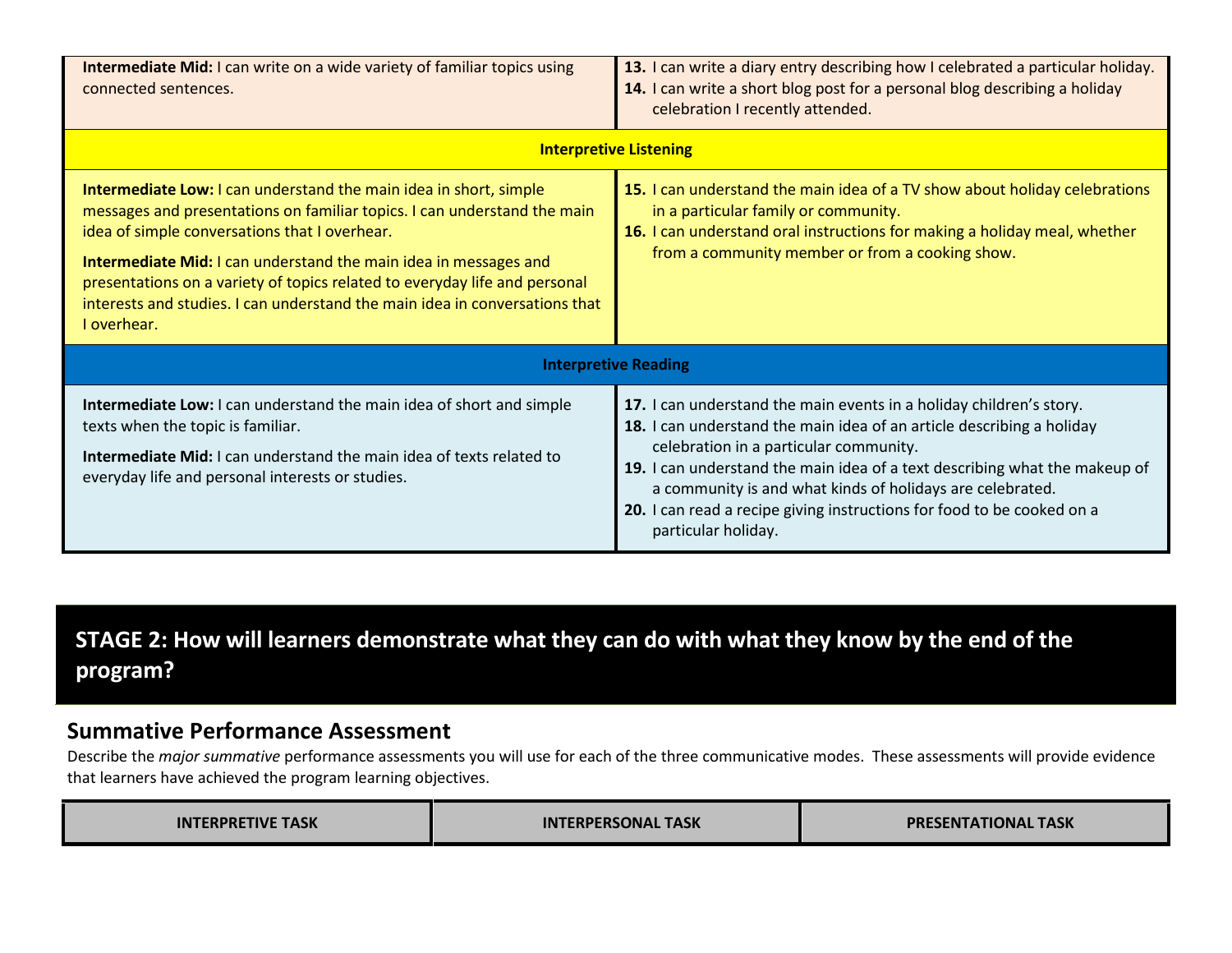| Learners understand, interpret, and analyze what is<br>heard, read, or viewed on a variety of topics.                                                                                                                                                                                           | Learners interact and negotiate meaning in spoken, or<br>written conversations to share information, reactions,<br>feelings, and opinions.                                                                                                                                                                                            | Learners present information, concepts, and ideas to<br>inform, explain, persuade, and narrate on a variety of<br>topics using appropriate media and adapting to various<br>audiences of listeners, readers, or viewers.                                                                               |
|-------------------------------------------------------------------------------------------------------------------------------------------------------------------------------------------------------------------------------------------------------------------------------------------------|---------------------------------------------------------------------------------------------------------------------------------------------------------------------------------------------------------------------------------------------------------------------------------------------------------------------------------------|--------------------------------------------------------------------------------------------------------------------------------------------------------------------------------------------------------------------------------------------------------------------------------------------------------|
| Learners will watch a video segment about a<br>holiday celebration in the Arab world and also<br>read an article about another holiday<br>celebration in the Arab world. Learners will<br>complete a graphic organizer showing<br>similarities and differences between the two<br>celebrations. | Learners will interview their classmates about the<br>holiday traditions they have already learned about<br>in the interpretive task. They will find out<br>whether or not their classmates celebrate the<br>holidays mentioned and what elements of those<br>celebrations are similar or different to the<br>celebrations described. | Learners will write holiday children's stories<br>rooted in the cultural practices of one of the<br>holidays in their traditions or about which they<br>learned about during the camp. At the final<br>camp celebration, learners will orally re-tell their<br>stories to children from the community. |

# STAGE 3: What will prepare learners to demonstrate what they can do with what they know?

### Learning Experiences

In this section, list the major learning experiences and related evidence of learning from the beginning through the end of your unit/program. Complete the first column with the program Can-Dos developed or identified in Stage 1. In the second column, determine the specific linguistic, cultural, and other subject matter knowledge and skills that learners will acquire as they work with your program theme. In the third column, indicate the learning experiences that will allow learners to develop these skills and knowledge so that they can perform the summative tasks identified in Stage 2.

| <b>PROGRAM CAN-DO STATEMENTS</b><br>NCSSFL-ACTFL CAN-DO STATEMENTS<br>Learners can                                                                                      | LANGUAGE, CULTURE, CONTENT<br>Learners need to use                                                                                                                                              | <b>MAJOR LEARNING EXPERIENCES &amp; EVIDENCE</b><br>Learners will experience & demonstrate                                                                                                                                                                                |  |  |  |
|-------------------------------------------------------------------------------------------------------------------------------------------------------------------------|-------------------------------------------------------------------------------------------------------------------------------------------------------------------------------------------------|---------------------------------------------------------------------------------------------------------------------------------------------------------------------------------------------------------------------------------------------------------------------------|--|--|--|
| Copy these Can-Dos directly from Stage 1,<br>Column 2. Use one row per Can-Do.                                                                                          | List the vocabulary, grammatical structures,<br>language chunks, cultural knowledge, and content<br>information that learners need to accomplish the<br>Can-Dos listed in column 1.             | Describe the key learning<br>tasks/activities/formative assessments that<br>allow learners to demonstrate that they can<br>meet the stated Can-Do.                                                                                                                        |  |  |  |
| <b>Interpersonal Speaking</b>                                                                                                                                           |                                                                                                                                                                                                 |                                                                                                                                                                                                                                                                           |  |  |  |
| 1. I can find out what holidays my classmates<br>and community celebrate, using the<br>appropriate names for religious, national,<br>and family celebrations in Arabic. | عيد ج_أعياد<br>عيد الأضحى، عيد الفطر، رمضـان، عيد الفصـح \ عيد<br>القيامة، عيد الشكر ، عيد الاستقلال، عيد الميلاد، أعياد<br>أخرى حسب خلفيات الطلاب، عيد رأس السنة، هالووين<br>احتفل ب \ يحتفل ب | Students conduct a poll of their classmates to find<br>out how many celebrate different holidays. They<br>ask follow-up questions to find out when each<br>holiday is and create a class calendar reflecting all<br>of the holidays celebrated among their<br>classmates. |  |  |  |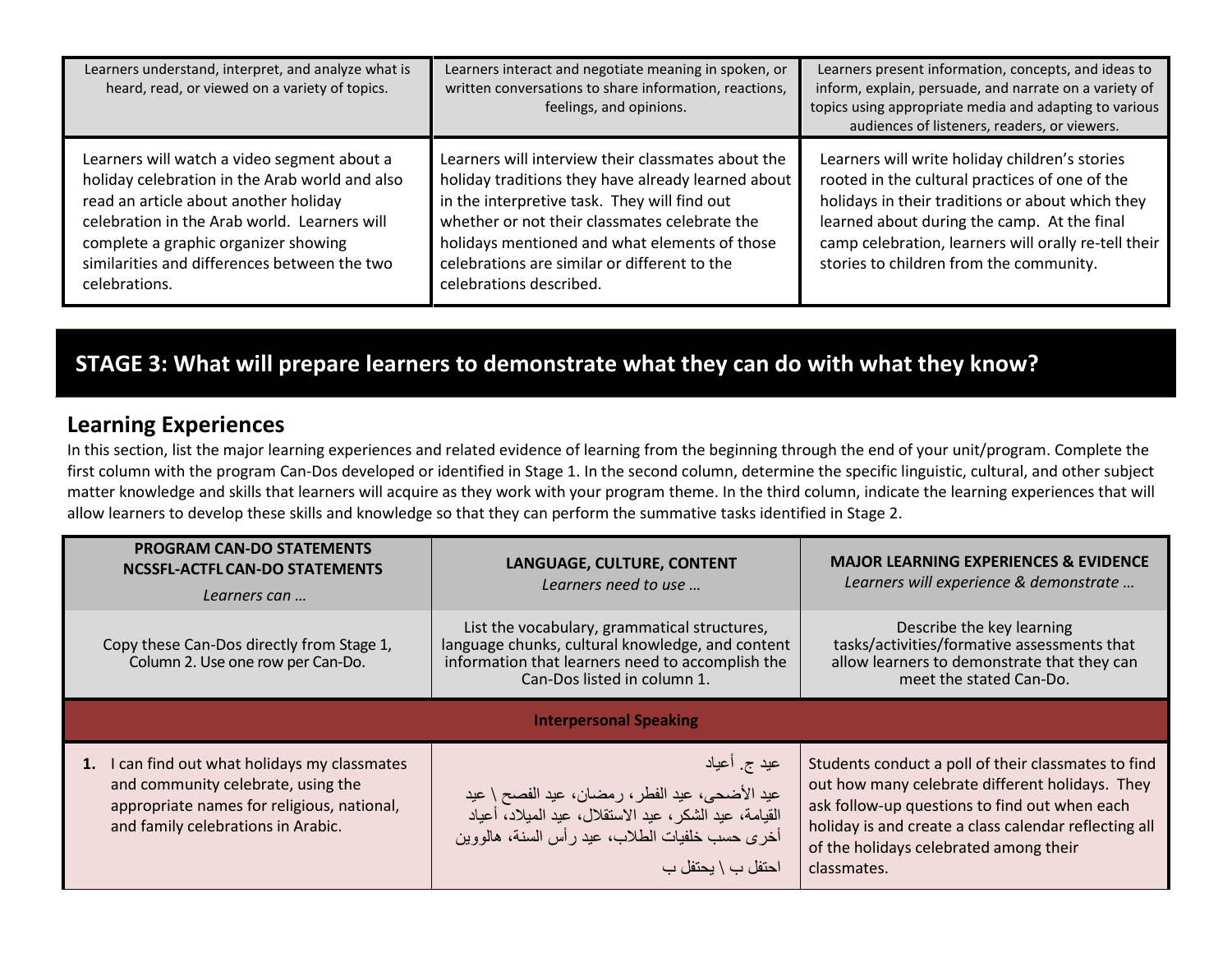|                                                                                                                                                                                                                                         | هل تحتفل ب؟<br>متى…؟<br>شهور السنة<br>Holiday(s)<br>Eid al-Adha, Eid al-Fitr, Ramadan, Easter,<br>Christmas, Thanksgiving, Independence Day,<br>New Year's, Halloween, other holidays according<br>to the backround of the students<br>To celebrate<br>Do you celebrate?<br>When? |                                                                                                                                                                                                                                                                                                                                                                                                                                                                                                                                                                                                                                                                                                                                                                                                                                                                     |
|-----------------------------------------------------------------------------------------------------------------------------------------------------------------------------------------------------------------------------------------|-----------------------------------------------------------------------------------------------------------------------------------------------------------------------------------------------------------------------------------------------------------------------------------|---------------------------------------------------------------------------------------------------------------------------------------------------------------------------------------------------------------------------------------------------------------------------------------------------------------------------------------------------------------------------------------------------------------------------------------------------------------------------------------------------------------------------------------------------------------------------------------------------------------------------------------------------------------------------------------------------------------------------------------------------------------------------------------------------------------------------------------------------------------------|
| 2. I can ask follow-up questions to find out why<br>my classmates celebrate or don't celebrate<br>certain holidays. I can give simple reasons<br>why I celebrate or don't celebrate certain<br>holidays using some connected sentences. | لماذا ؟<br>لأنّ + الضمائر المتّصلة<br>بسبب<br>Why?<br>Because + attached pronouns<br>Because of                                                                                                                                                                                   | Working in groups of three, students practice<br>sustaining follow-up questions and connected<br>sentences in discussions about holidays. Two<br>students discuss the holidays they celebrate while<br>one student listens silently. The two students<br>who are speaking establish what holidays they<br>celebrate and ask follow-up questions of their<br>classmate to find out why others do or do not<br>celebrate certain holidays. The third person in the<br>group who is listening silently tracks how often<br>both people in the group ask follow-up questions<br>or provide reasons and justifications for their<br>positions, then gives feedback to his or her<br>classmates about how well they are doing with<br>these skills. Students rotate roles so that each has<br>an opportunity to ask and answer questions, as<br>well as to give feedback. |
| I can ask and answer questions in order to<br>find out whether some common practices<br>are involved in different celebrations. I can<br>find out whether a holiday typically involves<br>fasting, prayer, going to a church, mosque,   | في أي عيد؟    لماذا؟  كيف؟  متى؟<br>طبخ \ يطبخ<br>صام \ يصوم<br>المسجد، الكنيسة، الكنيس أو المعبد اليهودي                                                                                                                                                                         | The teacher assigns each student to ask about a<br>particular holiday practice, such as fasting or<br>setting off fireworks. Each student must ask at<br>least five other student in class whether any of his<br>or her holiday celebrations involve that practice,<br>then ask follow-up questions such as "When do                                                                                                                                                                                                                                                                                                                                                                                                                                                                                                                                                |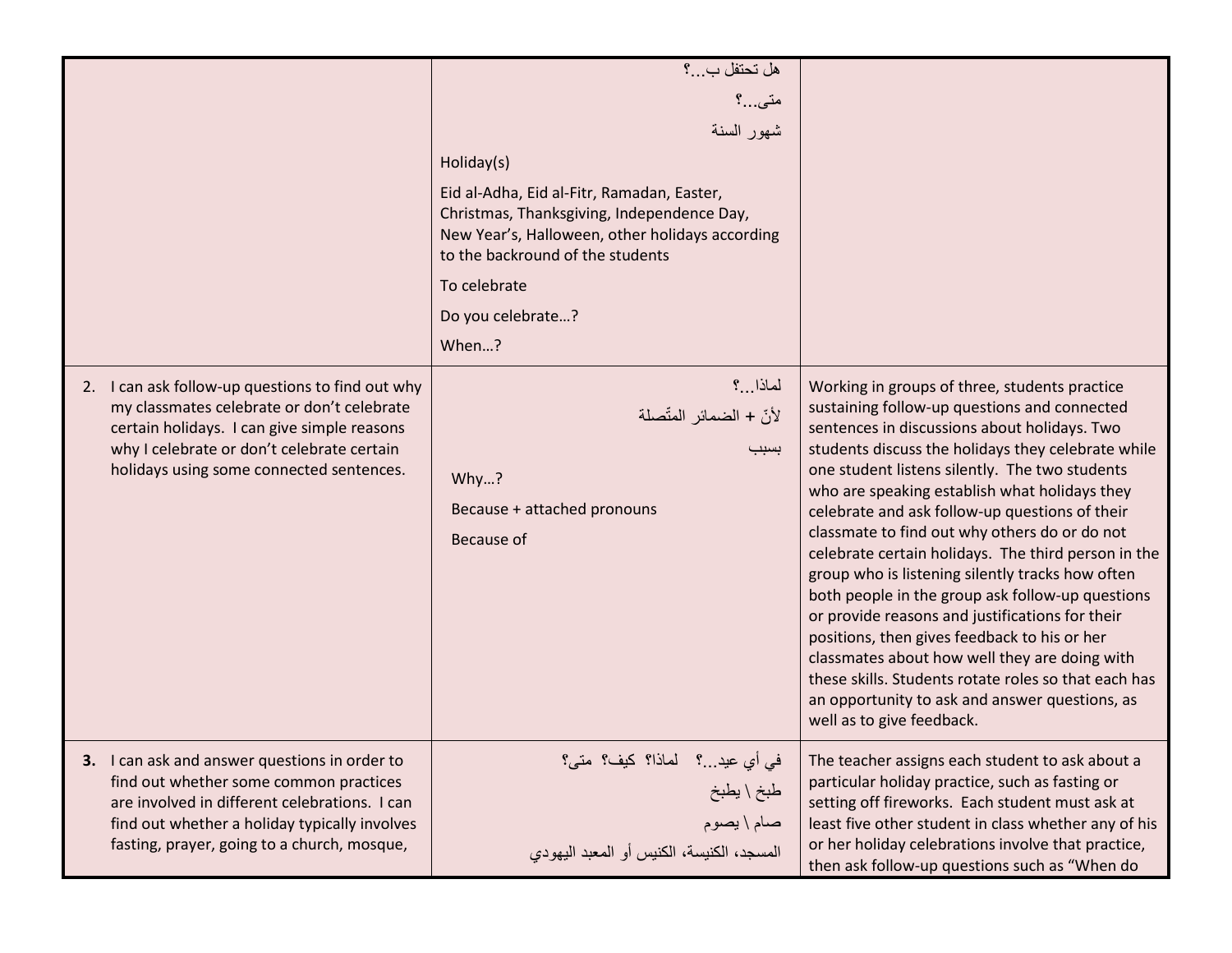| or synagogue, eating special meals or dishes,<br>invite over family or friends.                                                                                                                                    | اجتمع ب \ يجتمع ب<br>الأقارب، الجيران، الأصدقاء، العائلة<br>دعا \ يدعو<br>كلمات أخرى حسب اهتمامات الطلاب وخلفياتهم<br>On which holiday?<br>Why? How? When?<br>The mosque, the church, the synagogue<br>To gather together with<br>To invite<br>Neighbors, relatives, friends, family<br>Other words according to the background and<br>interests of the students | you?" "Who does this?" and so on. Students<br>form groups with others who did not ask about<br>the same practice and share their findings.<br>The teacher places students in small groups of<br>students, ideally grouping together students who<br>celebrate the same holidays but come from<br>different backgrounds (such as different parts of<br>the Arab world or different parts of the US). The<br>teacher assigns each group to investigate the<br>similarities and differences between how they all<br>celebrate the same holiday.<br>The teacher may choose to expand on the activity<br>by moving to an "Inside-Outside Circle" format:<br>half of the students stand in a circle facing<br>outward. The other half of the students stand in a<br>circle facing inward, so that two students are<br>looking at each other. The two students speak<br>about a topic, then one circle rotates one person<br>clockwise so that each student now has a new<br>partner. The teacher can either assign each<br>student a relevant question or discussion topic to<br>talk about with their classmates, or call out a new<br>question or discussion topic every time the<br>students switch partners. |
|--------------------------------------------------------------------------------------------------------------------------------------------------------------------------------------------------------------------|------------------------------------------------------------------------------------------------------------------------------------------------------------------------------------------------------------------------------------------------------------------------------------------------------------------------------------------------------------------|------------------------------------------------------------------------------------------------------------------------------------------------------------------------------------------------------------------------------------------------------------------------------------------------------------------------------------------------------------------------------------------------------------------------------------------------------------------------------------------------------------------------------------------------------------------------------------------------------------------------------------------------------------------------------------------------------------------------------------------------------------------------------------------------------------------------------------------------------------------------------------------------------------------------------------------------------------------------------------------------------------------------------------------------------------------------------------------------------------------------------------------------------------------------------------------------------------|
| 4. I can find out how classmates and<br>community members prepare for certain<br>holidays, asking about whether they<br>purchase certain items, foods, send<br>invitations, and so on. (Interpersonal<br>Speaking) | استعدّ \ يستعدّ<br>نظّف \ ينظّف<br>دعا \ يدعو<br>اشتری \ بشتري<br>زبّن \ يزيّن<br>كلمات أخرى حسب اهتمامات الطلاب وخلفياتهم<br>To get ready, prepare<br>To clean<br>To invite                                                                                                                                                                                     | The teacher divides the class into pairs and assigns<br>each pair to a particular holiday. Depending on<br>the composition of the class, the teacher may<br>choose to assign them a holiday that both<br>celebrate or that only one celebrates in order to<br>increase learning about diverse holiday<br>celebrations. In pairs, the students imagine that<br>they are preparing a holiday celebration for their<br>household. They discuss all of the steps that they<br>need to take in order to plan the celebration, and<br>briefly write the steps they plan in a list format.<br>Students then meet with another pair who<br>worked on preparing for the same holiday and                                                                                                                                                                                                                                                                                                                                                                                                                                                                                                                            |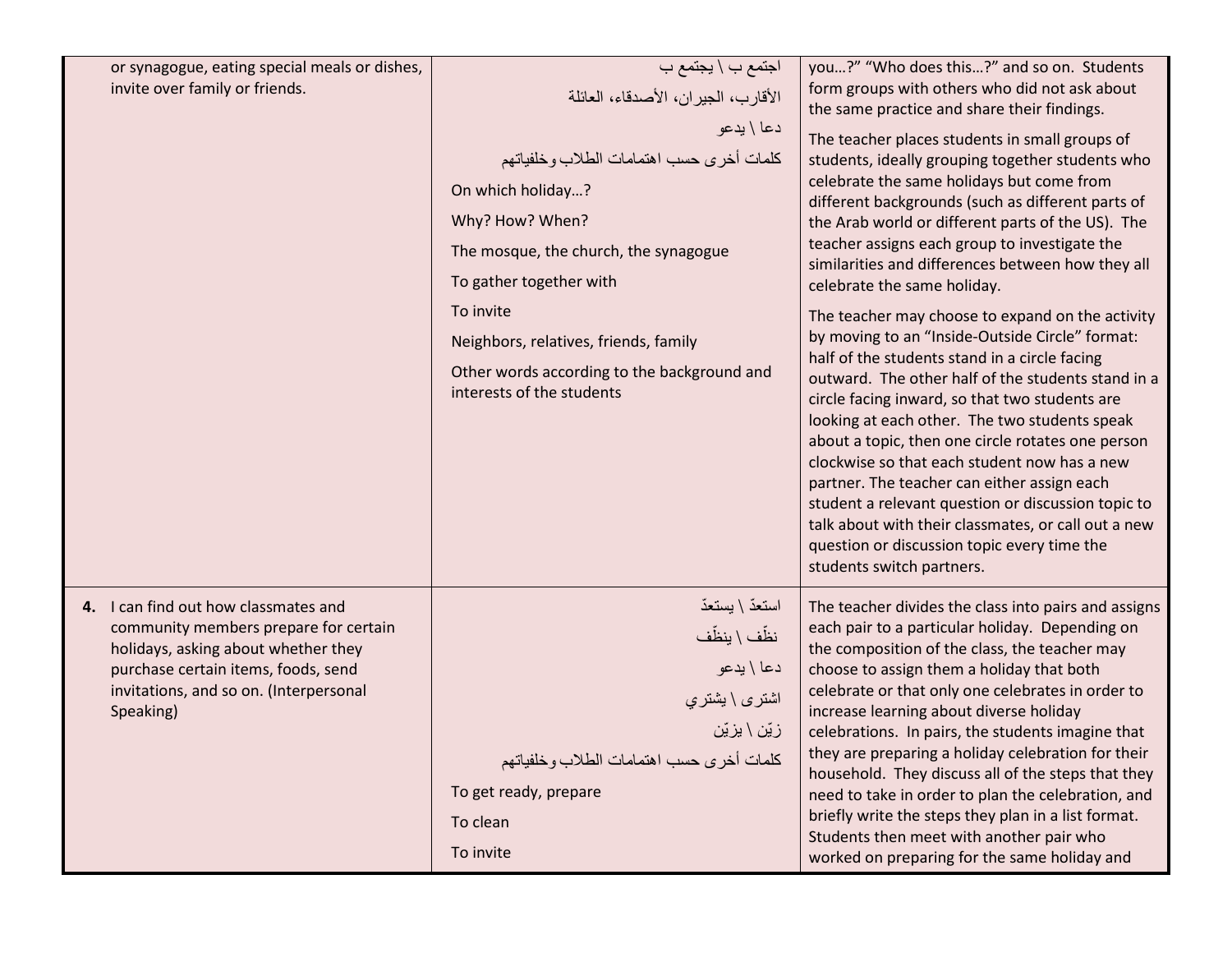|                                                                                                                                      | To purchase<br>To decorate<br>Other words according to the background and<br>interests of the students                                                                                                                                                                                                                                                                                  | share their plans in order to see if either pair<br>missed any necessary steps.                                                                                                                                                                                                                                                                                                                                                                                                                                                                                                                                                                                                                                                                       |
|--------------------------------------------------------------------------------------------------------------------------------------|-----------------------------------------------------------------------------------------------------------------------------------------------------------------------------------------------------------------------------------------------------------------------------------------------------------------------------------------------------------------------------------------|-------------------------------------------------------------------------------------------------------------------------------------------------------------------------------------------------------------------------------------------------------------------------------------------------------------------------------------------------------------------------------------------------------------------------------------------------------------------------------------------------------------------------------------------------------------------------------------------------------------------------------------------------------------------------------------------------------------------------------------------------------|
| 5. I can find out how an immigrant community<br>member used to celebrate holidays in their<br>home country. (Interpersonal Speaking) | كان + المضارع (كيف كنت تحتفل ب؟)<br>السرد في الماضي<br>الأسئلة: هل، ماذا، ما، متى، أي، في أي، أين، من أين،<br>لماذا، من، كيف<br>كلمات أخرى حسب اهتمامات الطلاب وخلفياتهم<br>Used to<br>Narration in the past tense<br>Question words: Did, what, when, which, in<br>which, where, from where, why, who, how<br>Other words according to the background and<br>interests of the students | Students select someone from their heritage-<br>speaking community to interview who spent at<br>least part of his or her life in an Arab country. In<br>class, students prepare a variety of questions to<br>ask during the interviews. They also prepare a<br>checklist of elements they would expect to<br>encounter in the holiday celebrations they plan to<br>ask about. Outside of class, students conduct an<br>interview in the target language asking how the<br>community member used to celebrate a specific<br>holiday in the Arab country he or she lived in and<br>complete the checklist to show which elements<br>were present. They add explanatory notes to<br>their checklist to help explain significant<br>differences they find |
| I can make plans with someone detailing<br>6.<br>what we will do on a particular holiday.<br>(Interpersonal Speaking)                | متى<br>هل تريد \ تريدين أن _______ معي؟<br>في يوم. .(الاثنين، الثلاثاء، الأربعاء، الخميس، الجمعة،<br>السبت، الأحد<br>شهور السنة<br>في الساعة<br>س \ سوف<br>اجتمع ب \ يجتمع ب<br>اتّصل ب \ يتّصل ب<br>كلمات أخرى حسب اهتمامات الطلاب وخلفياتهم<br>When<br>Do you want to _____ with me?                                                                                                  | The teacher assigns each student to a holiday that<br>he or she celebrates. Students make a list of<br>three to five activities that they might do to<br>celebrate that holiday. Students then circulate<br>throughout the room and invite other students to<br>do particular activities with them on a holiday.<br>Asking follow-up questions, students narrow<br>down a day and time frame for each activity and<br>record their plans on a paper or digital calendar.<br>Students may not plan two activities at the same<br>time. At the end, students create a written or<br>digital calendar displaying the times they plan to<br>meet and the activities they will do.                                                                         |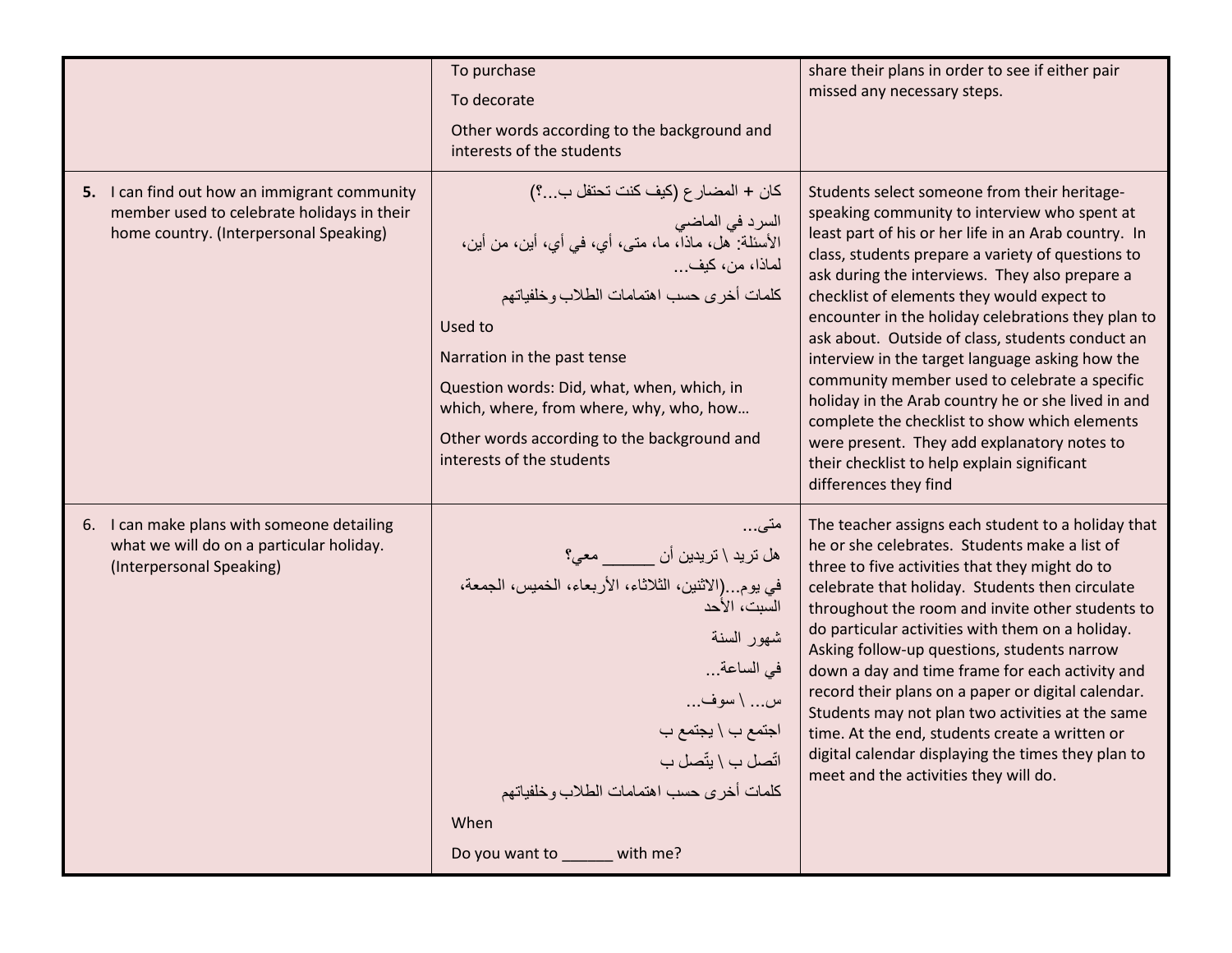|                                                                                                                  | day (Monday, Tuesday, Wednesday,<br>On<br>Thursday, Friday, Saturday, Sunday)<br>Month(s)<br>o'clock<br>At $\qquad$<br>$(I)$ will<br>To get together with<br>To call, get in touch with<br>Other words according to the background and<br>interests of the student                                                                                   |                                                                                                                                                                                                                                                                                                                                                                                                                                                                                                                                                                                                                                                                                                                                                                                                                                                                                              |
|------------------------------------------------------------------------------------------------------------------|------------------------------------------------------------------------------------------------------------------------------------------------------------------------------------------------------------------------------------------------------------------------------------------------------------------------------------------------------|----------------------------------------------------------------------------------------------------------------------------------------------------------------------------------------------------------------------------------------------------------------------------------------------------------------------------------------------------------------------------------------------------------------------------------------------------------------------------------------------------------------------------------------------------------------------------------------------------------------------------------------------------------------------------------------------------------------------------------------------------------------------------------------------------------------------------------------------------------------------------------------------|
|                                                                                                                  | <b>Presentational Speaking</b>                                                                                                                                                                                                                                                                                                                       |                                                                                                                                                                                                                                                                                                                                                                                                                                                                                                                                                                                                                                                                                                                                                                                                                                                                                              |
| 7. I can present a narrative of a holiday I<br>typically celebrate, using some connected<br>sentences            | ف، ثم، بعد ذلك \ بعد ما \ بعد أن، قبل ذلك \ قبل ما \ قبل<br>أن، أولاً، أخيراً<br>هكذا<br>حيث<br>ل، لکی<br>كلمات أخرى حسب اهتمامات الطلاب وخلفياتهم<br>So, then, after that, afterwards, before that,<br>beforehand, first, last<br>Thus<br>(That is) where<br>In order to<br>Other words according to the background and<br>interest of the students | Students prepare an informational presentation<br>to the class on one holiday they particularly enjoy<br>celebrating. In order to prepare, students create<br>an outline or word cloud of the ideas they want to<br>present. They then identify connectors that could<br>help them link their ideas. Students practice their<br>presentations using only minimal notes or visual<br>cues in order to ensure that their presentation<br>consists of speaking, not reading. When students<br>present in front of the class, their classmates<br>support them in the effort to use some connected<br>sentences by tracking how many connectors they<br>hear used during the presentation. Students who<br>are listening give the presenters feedback on how<br>clearly they narrated the event sequence and how<br>strongly they connected the elements of their<br>celebration to one another. |
| 8. I can present information on holidays I've<br>found while interviewing my classmates or<br>community members. | معظم الذين يحتفلون ب______ (عيد معين)<br>غالباً، من يحتفل ب____ (عيد معين)<br>الذي، التي، الذين<br>مثلاً<br>كل مَن                                                                                                                                                                                                                                   | After speaking with multiple classmates or<br>community members about which holidays they<br>celebrate and how they celebrate them, students<br>present a summary of the trends they noticed.<br>The teacher should help students focus on the<br>more interesting findings they have noticed<br>through a process of brainstorming, sharing their                                                                                                                                                                                                                                                                                                                                                                                                                                                                                                                                           |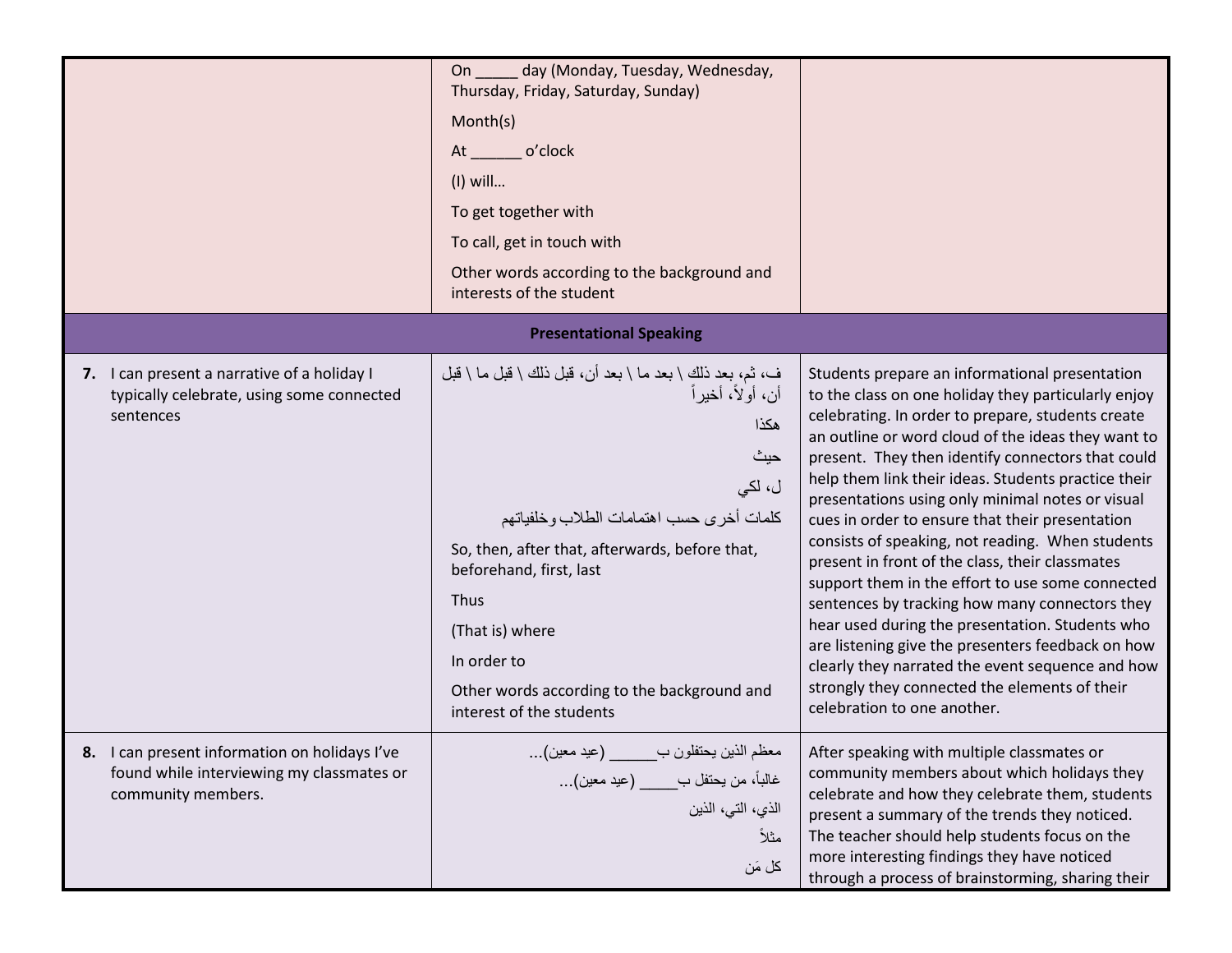|                                                                        | غالباً، عموماً، ولكن<br>بالمئة<br>أيضاً، بالإضافة إلى ذلك<br>بالمقارنة مع<br>كلمات أخرى حسب اهتمامات الطلاب وخلفياتهم<br>Most of the people who celebrate (a certain<br>holiday)<br>Often, those who celebrate (a certain holiday)<br>That, who, which<br>For example<br>All those who<br>Often, generally, but<br>Percent<br>Also, in addition to that<br>In comparison with<br>Other words according to the background and<br>interests of the students | ideas, and refining them. Where appropriate,<br>students may create simple bar or pie graphs<br>supporting their generalizations (e.g. 75% of<br>students in the class eat turkey on Thanksgiving).                                                                                                                                                                                                                                                                                                                                                                                                     |
|------------------------------------------------------------------------|-----------------------------------------------------------------------------------------------------------------------------------------------------------------------------------------------------------------------------------------------------------------------------------------------------------------------------------------------------------------------------------------------------------------------------------------------------------|---------------------------------------------------------------------------------------------------------------------------------------------------------------------------------------------------------------------------------------------------------------------------------------------------------------------------------------------------------------------------------------------------------------------------------------------------------------------------------------------------------------------------------------------------------------------------------------------------------|
| 9. I can tell a short holiday story using some<br>connected sentences. | السرد في الماضي<br>ف، ثم، بعد ذلك \ بعد ما \ بعد أن، قبل ذلك \ قبل ما \ قبل<br>أن، أولاً، أخير أ<br>هكذا<br>حيث<br>ل، لکي<br>كلمات أخرى تفيد السياق<br>Narration in the past tense<br>So, then, after that, afterwards, before that,<br>beforehand, first, last<br>Thus                                                                                                                                                                                   | Students prepare a personal holiday story to tell<br>the class, such as a particularly significant or funny<br>event that happened on a holiday. Students each<br>prepare the vocabulary that is relevant to his or<br>her own story and practice the story with peers.<br>The teacher provides students with a checklist of<br>elements to look for when listening to others'<br>stories, such as having a clear beginning, middle,<br>and end as well as a clear sequence of events.<br>Students then relate the story in front of the class,<br>displaying relevant illustrations if they have them. |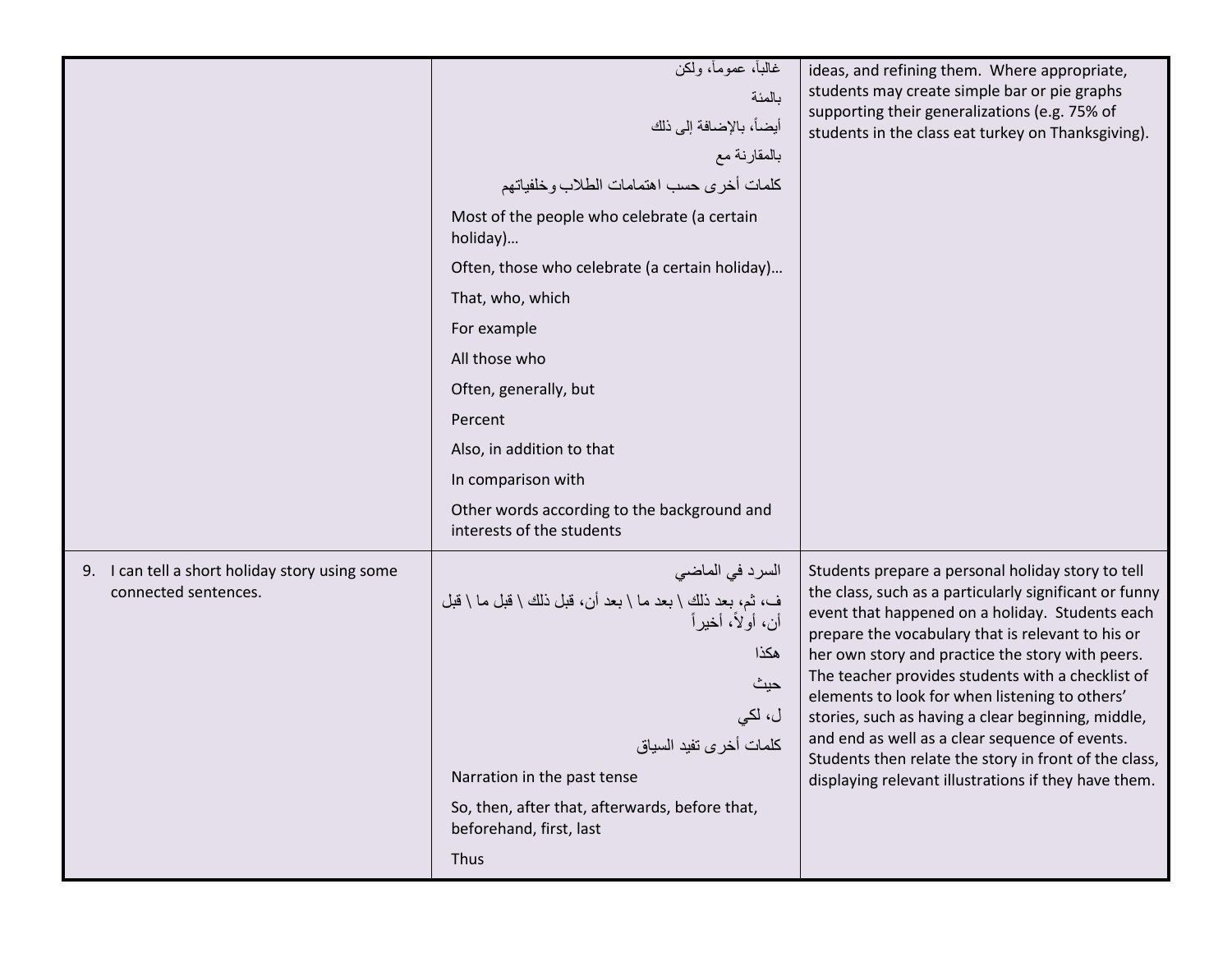|                                                                    | (That is) where                                                                                                                                                                                                                                                                                                                                                                                               |                                                                                                                                                                                                                                                                                                                                                                  |
|--------------------------------------------------------------------|---------------------------------------------------------------------------------------------------------------------------------------------------------------------------------------------------------------------------------------------------------------------------------------------------------------------------------------------------------------------------------------------------------------|------------------------------------------------------------------------------------------------------------------------------------------------------------------------------------------------------------------------------------------------------------------------------------------------------------------------------------------------------------------|
|                                                                    | In order to                                                                                                                                                                                                                                                                                                                                                                                                   |                                                                                                                                                                                                                                                                                                                                                                  |
|                                                                    | Other similar words as needed                                                                                                                                                                                                                                                                                                                                                                                 |                                                                                                                                                                                                                                                                                                                                                                  |
|                                                                    | <b>Presentational Writing</b>                                                                                                                                                                                                                                                                                                                                                                                 |                                                                                                                                                                                                                                                                                                                                                                  |
| 10. I can write a short holiday story.<br>(Presentational Writing) | السرد في الماضي<br>كان يا ما كان في قديم الز مان<br>ف، ثم، بعد ذلك \ بعد ما \ بعد أن<br>هكذا<br>حيث<br>ل، لکي<br>قد<br>لم<br>فجأةً<br>ما إنْحتّى<br>لما<br>الحال<br>مفردات أخرى حسب القصة<br>Narration in the past tense<br>Once upon a time<br>So, then, after that, afterwards<br>Thus<br>(That is) where<br>(That is) when<br>In order to<br>Had (done something)<br>Didn't (do something)<br>Surprisingly | Students choose a holiday that is important to<br>them in their family tradition and compose a<br>children's story to fit the holiday. Students use a<br>writing process of brainstorming, writing a draft,<br>and peer editing in order to produce their final<br>result. Students may illustrate the stories<br>according to their level of artistic interest. |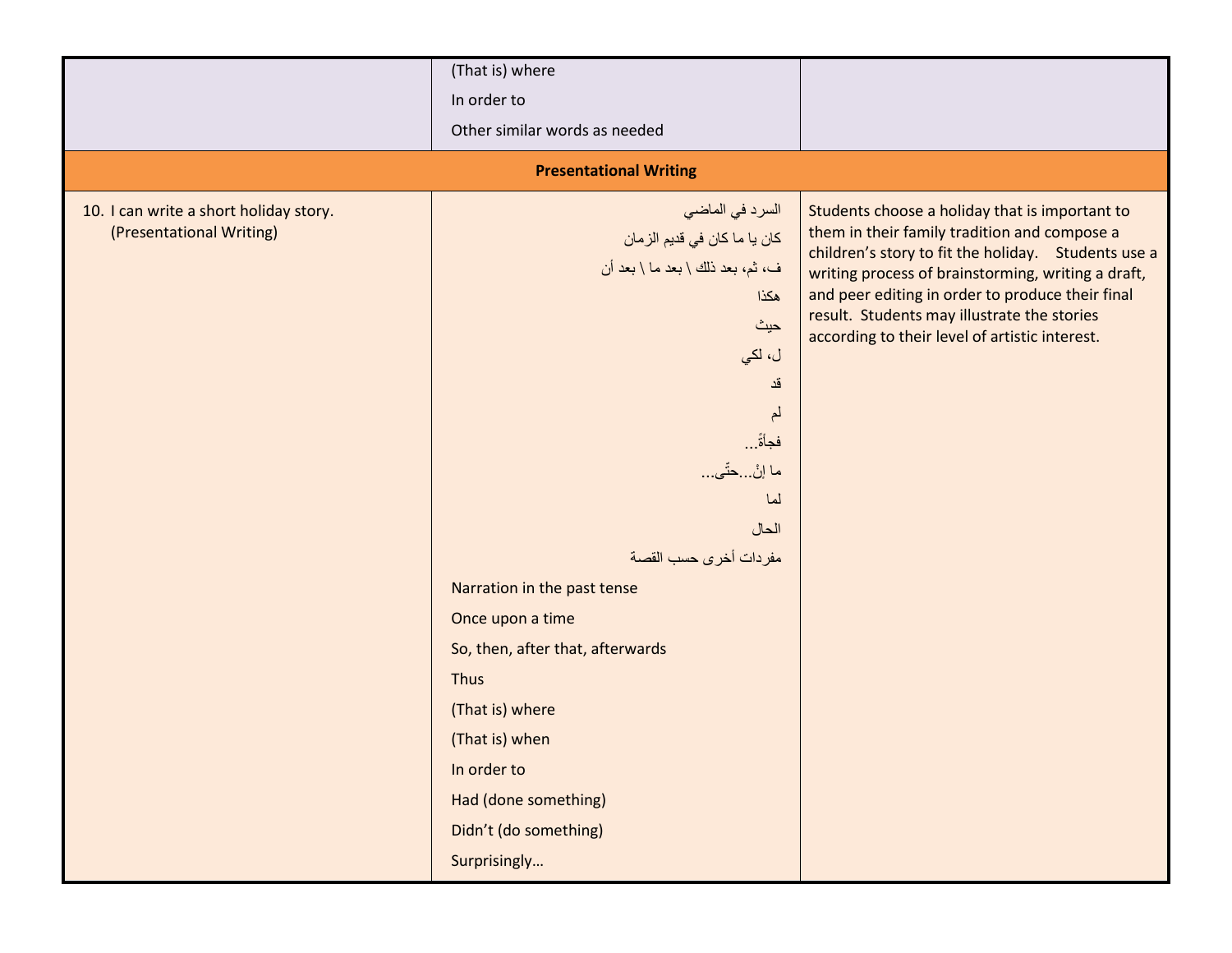|                                                                                                                 | No sooner hadbefore                                                                                                                                                                                                                                                                                                                                 |                                                                                                                                                                                                                                                                                                                                                                                                                                                                                                                                                                                                                                                                                                                                                                           |
|-----------------------------------------------------------------------------------------------------------------|-----------------------------------------------------------------------------------------------------------------------------------------------------------------------------------------------------------------------------------------------------------------------------------------------------------------------------------------------------|---------------------------------------------------------------------------------------------------------------------------------------------------------------------------------------------------------------------------------------------------------------------------------------------------------------------------------------------------------------------------------------------------------------------------------------------------------------------------------------------------------------------------------------------------------------------------------------------------------------------------------------------------------------------------------------------------------------------------------------------------------------------------|
|                                                                                                                 | The circumstantial accusative (الحال)                                                                                                                                                                                                                                                                                                               |                                                                                                                                                                                                                                                                                                                                                                                                                                                                                                                                                                                                                                                                                                                                                                           |
|                                                                                                                 | Other words depending on the story                                                                                                                                                                                                                                                                                                                  |                                                                                                                                                                                                                                                                                                                                                                                                                                                                                                                                                                                                                                                                                                                                                                           |
| 11. I can write a simple recipe for a meal to be<br>served at a particular holiday.<br>(Presentational Writing) | وصفة<br>كوب، معلقة، علبة<br>خلط \ يخلط<br>حضّر \ يحضّر<br>وضع \ يضع<br>أضاف \ يضيف<br>سكب \ يسكب<br>أولاً، ثانياً، أخيراً، ثم<br>صيغة الأمر<br>المبني للمجهول<br>أسماء المكوّنات حسب الوصفة<br>Recipe<br>Cup, spoonful, container/box<br>Mix<br>Prepare<br>Place<br>Add<br>Pour<br>First, second, last, then<br>The imperative<br>The passive voice | Students choose a member of their immigrant<br>community to cook with outside of class. They<br>ask the community member to teach them a<br>holiday recipe that he or she cooks from memory,<br>without using a written recipe, in order to create a<br>written record of oral cooking traditions. As the<br>student cooks with the community member, he or<br>she takes notes on the cooking ingredients and<br>process. In class, students create a formally<br>written version of the recipe along with a short<br>introduction that describes the role this dish plays<br>in a holiday celebration. The class may choose to<br>compile the recipes into a printed or digital<br>"holiday recipe book" after completing the task<br>and share them with the community. |
|                                                                                                                 | Names of ingredients according to the recipe                                                                                                                                                                                                                                                                                                        |                                                                                                                                                                                                                                                                                                                                                                                                                                                                                                                                                                                                                                                                                                                                                                           |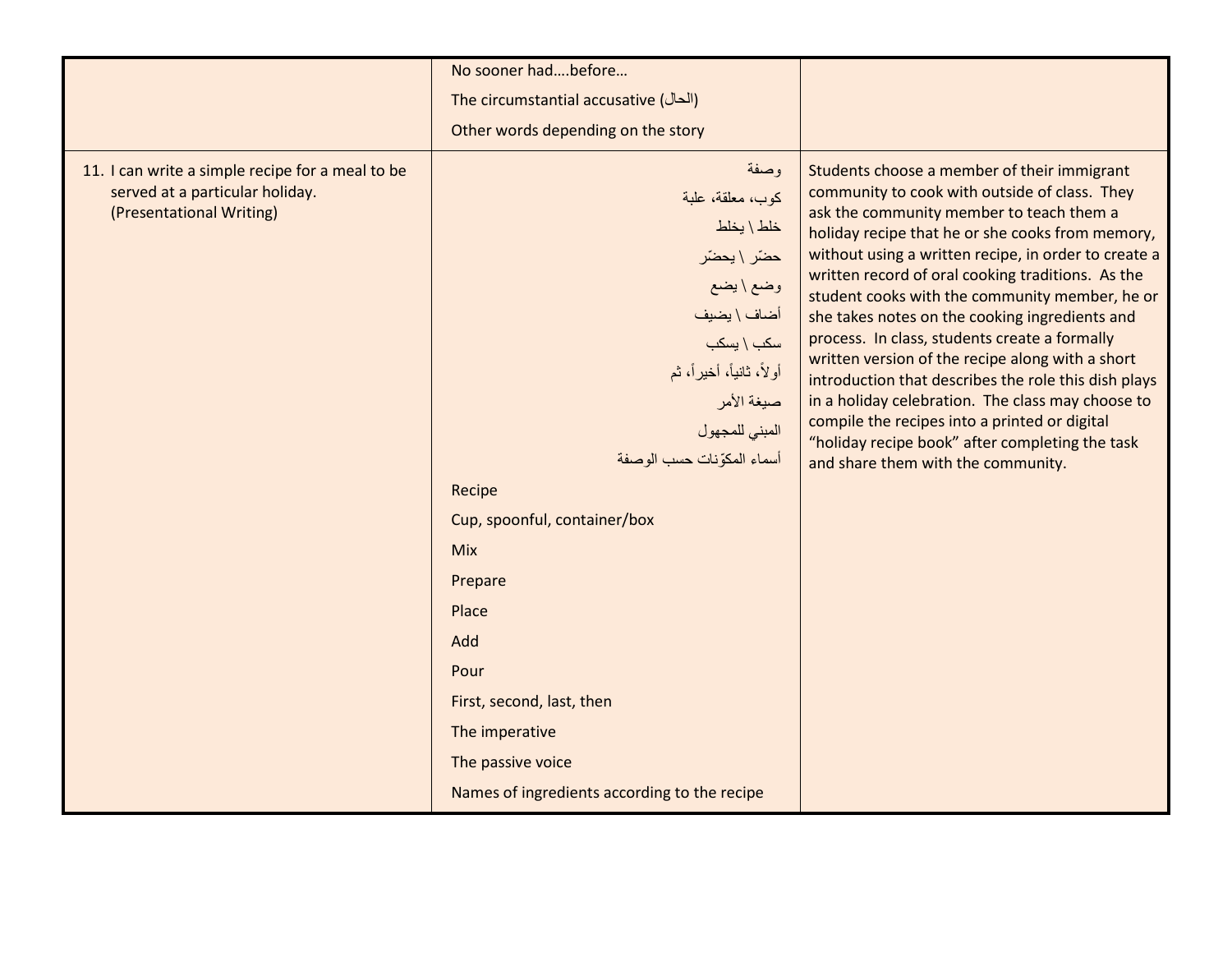| 12. I can write an invitation, flyer, or<br>announcement for a formal holiday<br>celebration. (Presentational Writing) | دعوة<br>يتشرف بدعوة حضرتكم لحضور<br>وذلك يومفي الساعة<br>ولنتناول طعام العشاء<br>وبحضوركم يزداد الاحتفال بالبهجة والسرور<br>نتمنّى لكم قضاء وقت ممتع<br>يرجى حضوركم لتناول وجبة<br>Invitation<br>(The host) is honored to invite you to attend<br>And (the event) will be on at ______ o'clock<br>To eat dinner<br>And your presence will increase the joy and<br>happiness of the celebration<br>We hope that you will have a good time<br>Your presence is requested to eat | Students select a holiday celebration that is<br>important to them. They imagine a formal holiday<br>celebration they would like to hold in order to<br>celebrate this occasion. According to the audience<br>they are targeting, students compose formal<br>invitations or a flier or announcement for the<br>celebration. After writing a rough draft of their<br>invitations, flier, or announcement students use<br>available technology to produce aesthetically<br>pleasing and authentic-looking final drafts.                                     |
|------------------------------------------------------------------------------------------------------------------------|-------------------------------------------------------------------------------------------------------------------------------------------------------------------------------------------------------------------------------------------------------------------------------------------------------------------------------------------------------------------------------------------------------------------------------------------------------------------------------|-----------------------------------------------------------------------------------------------------------------------------------------------------------------------------------------------------------------------------------------------------------------------------------------------------------------------------------------------------------------------------------------------------------------------------------------------------------------------------------------------------------------------------------------------------------|
| 13. I can write a diary entry describing how I<br>celebrated a particular holiday.                                     | السرد في الماض <i>ي</i><br>بوميات<br>خلال<br>و لکن<br>ف، ثم، بعد ذلك \ بعد ما \ بعد أن، قبل ذلك \ قبل ما \ قبل<br>أن<br>طبخ \ يطبخ<br>صام \ يصوم<br>المسجد، الكنيسة، الكنيس أو المعبد اليهودي<br>اجتمع ب \ يجتمع ب<br>الأقار ب، الجير ان، الأصدقاء، العائلة<br>دعا \ يدعو                                                                                                                                                                                                     | In class, students agree on one holiday to hold a<br>celebration for in class, such as observing a<br>holiday specific to a particular tradition that<br>happens to fall during their camp. In Arabic,<br>students prepare for the holiday celebration,<br>making plans, issuing invitations, and assigning<br>roles. After major steps, students individually<br>record the holiday planning process in a diary<br>entry. If they have access to appropriate facilities<br>and resources, they may carry out the holiday<br>celebration itself in class. |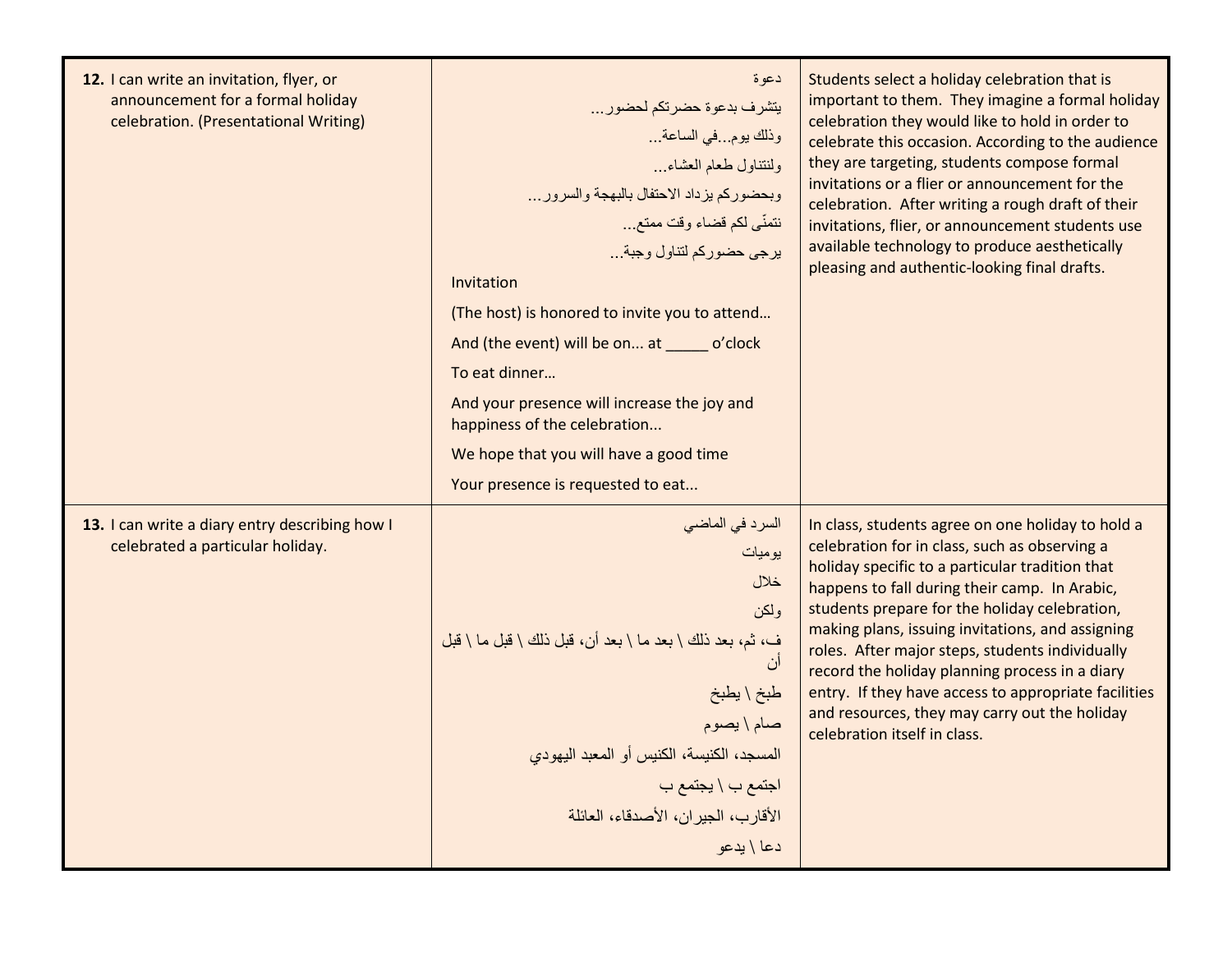|                                                                                                                                      | كلمات أخرى حسب اهتمامات الطلاب وخلفياتهم                                                                                                                                                                                                                                                              |                                                                                                                                                                                                                                                                                                                                                                                                                                                                                                                                                                                                                                                                                                                                                                                                                                                                                            |
|--------------------------------------------------------------------------------------------------------------------------------------|-------------------------------------------------------------------------------------------------------------------------------------------------------------------------------------------------------------------------------------------------------------------------------------------------------|--------------------------------------------------------------------------------------------------------------------------------------------------------------------------------------------------------------------------------------------------------------------------------------------------------------------------------------------------------------------------------------------------------------------------------------------------------------------------------------------------------------------------------------------------------------------------------------------------------------------------------------------------------------------------------------------------------------------------------------------------------------------------------------------------------------------------------------------------------------------------------------------|
|                                                                                                                                      | Narration in the past tense                                                                                                                                                                                                                                                                           |                                                                                                                                                                                                                                                                                                                                                                                                                                                                                                                                                                                                                                                                                                                                                                                                                                                                                            |
|                                                                                                                                      | Diary                                                                                                                                                                                                                                                                                                 |                                                                                                                                                                                                                                                                                                                                                                                                                                                                                                                                                                                                                                                                                                                                                                                                                                                                                            |
|                                                                                                                                      | <b>During</b>                                                                                                                                                                                                                                                                                         |                                                                                                                                                                                                                                                                                                                                                                                                                                                                                                                                                                                                                                                                                                                                                                                                                                                                                            |
|                                                                                                                                      | <b>But</b>                                                                                                                                                                                                                                                                                            |                                                                                                                                                                                                                                                                                                                                                                                                                                                                                                                                                                                                                                                                                                                                                                                                                                                                                            |
|                                                                                                                                      | So, then, after that, afterwards, before that,<br>beforehand, first, last                                                                                                                                                                                                                             |                                                                                                                                                                                                                                                                                                                                                                                                                                                                                                                                                                                                                                                                                                                                                                                                                                                                                            |
|                                                                                                                                      | To cook                                                                                                                                                                                                                                                                                               |                                                                                                                                                                                                                                                                                                                                                                                                                                                                                                                                                                                                                                                                                                                                                                                                                                                                                            |
|                                                                                                                                      | To fast                                                                                                                                                                                                                                                                                               |                                                                                                                                                                                                                                                                                                                                                                                                                                                                                                                                                                                                                                                                                                                                                                                                                                                                                            |
|                                                                                                                                      | The mosque, the church, the synagogue                                                                                                                                                                                                                                                                 |                                                                                                                                                                                                                                                                                                                                                                                                                                                                                                                                                                                                                                                                                                                                                                                                                                                                                            |
|                                                                                                                                      | To gather together with                                                                                                                                                                                                                                                                               |                                                                                                                                                                                                                                                                                                                                                                                                                                                                                                                                                                                                                                                                                                                                                                                                                                                                                            |
|                                                                                                                                      | To invite                                                                                                                                                                                                                                                                                             |                                                                                                                                                                                                                                                                                                                                                                                                                                                                                                                                                                                                                                                                                                                                                                                                                                                                                            |
|                                                                                                                                      | Neighbors, relatives, friends, family                                                                                                                                                                                                                                                                 |                                                                                                                                                                                                                                                                                                                                                                                                                                                                                                                                                                                                                                                                                                                                                                                                                                                                                            |
|                                                                                                                                      | Other words according to the background and<br>interests of the students                                                                                                                                                                                                                              |                                                                                                                                                                                                                                                                                                                                                                                                                                                                                                                                                                                                                                                                                                                                                                                                                                                                                            |
| 14. I can write a blog post for a personal blog<br>describing a holiday celebration I recently<br>attended. (Presentational Writing) | السرد في الماضي<br>يوميات<br>خلال<br>ولمكن<br>ف، ثم، بعد ذلك \ بعد ما \ بعد أن، قبل ذلك \ قبل ما \ قبل<br>طبخ \ يطبخ<br>صام \ يصوم<br>المسجد، الكنيسة، الكنيس أو المعبد اليهودي<br>اجتمع ب \ يجتمع ب<br>الأقارب، الجيران، الأصدقاء، العائلة<br>دعا \ يدعو<br>كلمات أخرى حسب اهتمامات الطلاب وخلفياتهم | Students gather information around a holiday<br>they do normally celebrate via multiple methods,<br>such as reading about it, watching an<br>informational TV episode about it, or interviewing<br>classmates or members of the community.<br>Students then imagine that they themselves were<br>present at a celebration of this holiday as a guest.<br>In order to share their experience with others,<br>students write a blog post describing it. Students<br>use a writing process that includes brainstorming,<br>peer editing, and multiple drafts in order to<br>ensure a high quality. If possible, students share<br>their blog post with community members: with<br>someone who celebrates that particular holiday in<br>order to verify the details, and with those who do<br>not celebrate that holiday in order to share<br>information about diverse types of celebrations. |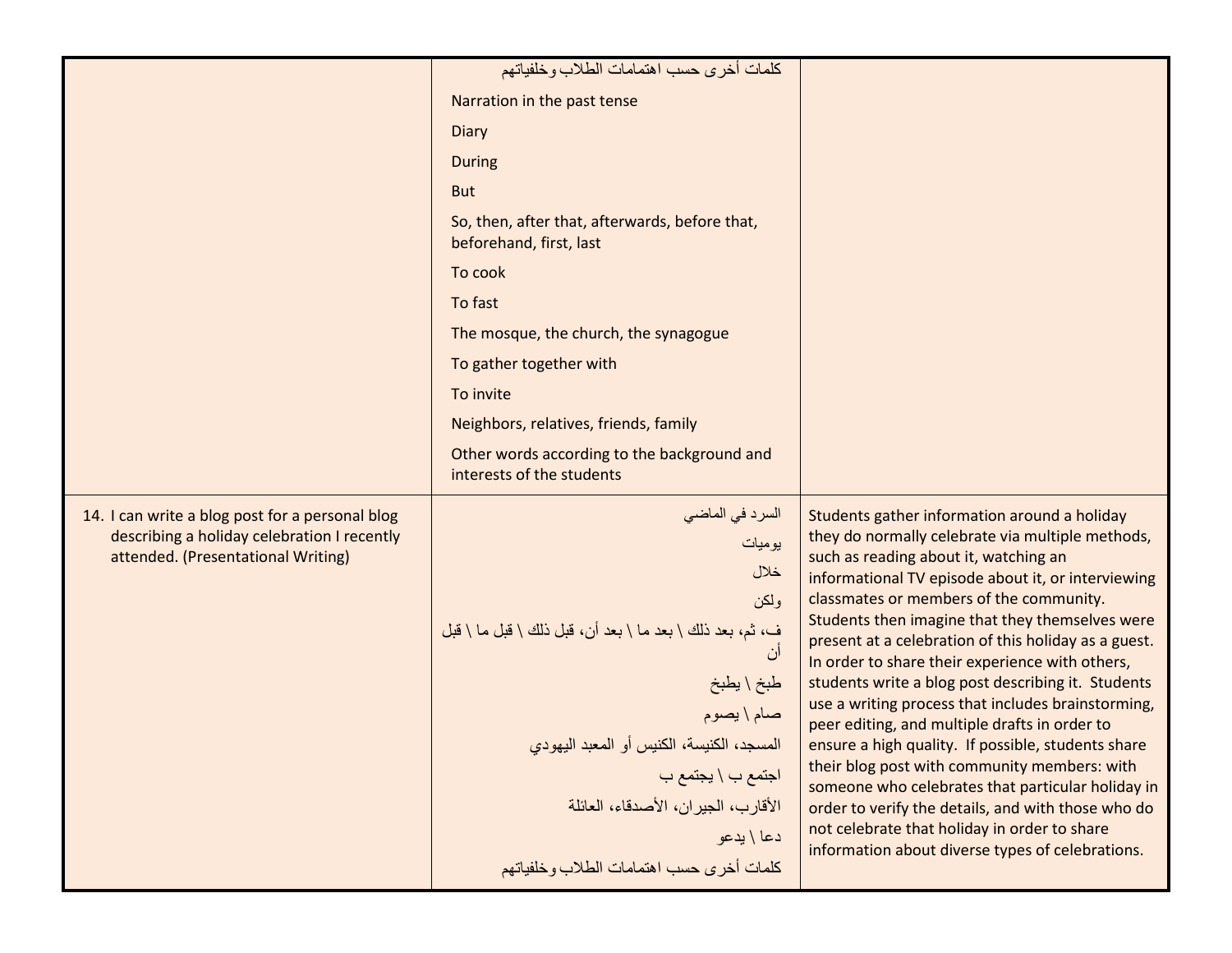|                                                 | Narration in the past tense                                               |                                                                                                          |
|-------------------------------------------------|---------------------------------------------------------------------------|----------------------------------------------------------------------------------------------------------|
|                                                 |                                                                           |                                                                                                          |
|                                                 | Diary                                                                     |                                                                                                          |
|                                                 | <b>During</b>                                                             |                                                                                                          |
|                                                 | <b>But</b>                                                                |                                                                                                          |
|                                                 | So, then, after that, afterwards, before that,<br>beforehand, first, last |                                                                                                          |
|                                                 | To cook                                                                   |                                                                                                          |
|                                                 | To fast                                                                   |                                                                                                          |
|                                                 | The mosque, the church, the synagogue                                     |                                                                                                          |
|                                                 | To gather together with                                                   |                                                                                                          |
|                                                 | To invite                                                                 |                                                                                                          |
|                                                 | Neighbors, relatives, friends, family                                     |                                                                                                          |
|                                                 | Other words according to the background and<br>interests of the students  |                                                                                                          |
|                                                 |                                                                           |                                                                                                          |
|                                                 | <b>Interpretive Listening</b>                                             |                                                                                                          |
| 15. I can understand the main idea of a TV show |                                                                           | The teacher plays a clip from a TV show in the                                                           |
| about holiday celebrations in a particular      |                                                                           | target language highlighting a holiday celebration                                                       |
| family or community.                            | طبخ \ يطبخ<br>صام \ يصوم<br>المسجد، الكنيسة، الكنيس أو المعبد اليهودي     | in a particular Arab country. As a pre-listening<br>activity, the teacher first plays the video with the |
|                                                 |                                                                           | sound off and asks students to brainstorm from                                                           |
|                                                 | اجتمع ب \ يجتمع ب                                                         | the visuals some of the main elements of the                                                             |
|                                                 | الأقارب، الجيران، الأصدقاء، العائلة<br>دعا \ يدعو                         | celebration they expect to hear mentioned. The<br>students compile a list as a class of what they        |
|                                                 | كلمات أخرى حسب اهتمامات الطلاب وخلفياتهم                                  | expect to hear about, then watch the video with<br>the sound on to confirm which elements are            |
|                                                 | To cook                                                                   | mentioned. Upon watching the video a second                                                              |
|                                                 | To fast                                                                   | time, students attempt to note any more details                                                          |
|                                                 | The mosque, the church, the synagogue                                     | they can glean about these holiday traditions.                                                           |
|                                                 |                                                                           |                                                                                                          |
|                                                 | To gather together with<br>To invite                                      |                                                                                                          |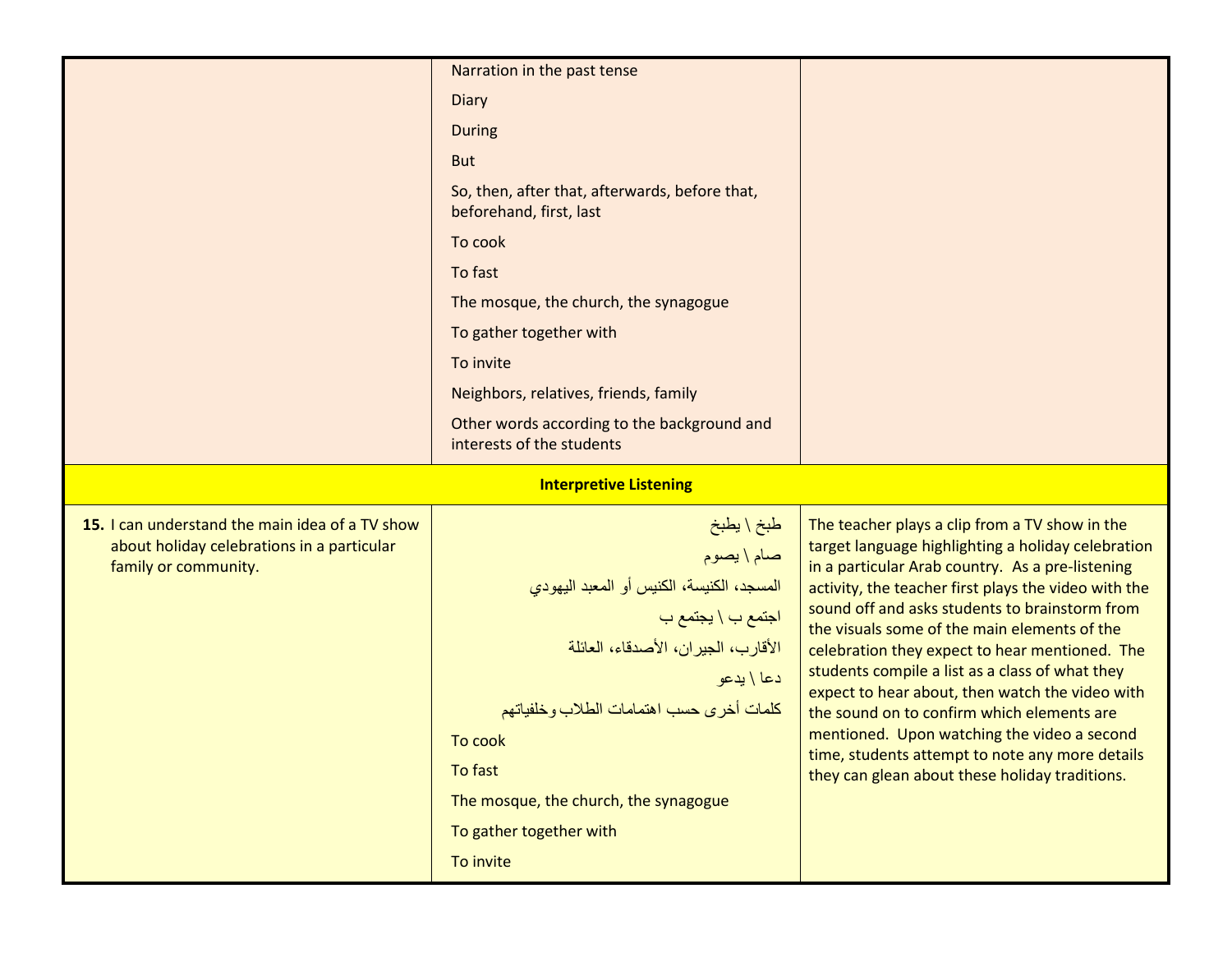|                                                                                                                                 | Neighbors, relatives, friends, family                                                                                                                                                                                                                                                                                                                                                                               |                                                                                                                                                                                                                                                                                                                                                                                                                                                                                                                                                                                                                                                                                                                                                                                                                                                                                                                                                                                                                                                                                                                                                                                                                                                                                                                                        |
|---------------------------------------------------------------------------------------------------------------------------------|---------------------------------------------------------------------------------------------------------------------------------------------------------------------------------------------------------------------------------------------------------------------------------------------------------------------------------------------------------------------------------------------------------------------|----------------------------------------------------------------------------------------------------------------------------------------------------------------------------------------------------------------------------------------------------------------------------------------------------------------------------------------------------------------------------------------------------------------------------------------------------------------------------------------------------------------------------------------------------------------------------------------------------------------------------------------------------------------------------------------------------------------------------------------------------------------------------------------------------------------------------------------------------------------------------------------------------------------------------------------------------------------------------------------------------------------------------------------------------------------------------------------------------------------------------------------------------------------------------------------------------------------------------------------------------------------------------------------------------------------------------------------|
|                                                                                                                                 | Other words according to the background and<br>interests of the students                                                                                                                                                                                                                                                                                                                                            |                                                                                                                                                                                                                                                                                                                                                                                                                                                                                                                                                                                                                                                                                                                                                                                                                                                                                                                                                                                                                                                                                                                                                                                                                                                                                                                                        |
| 16. I can understand oral instructions for making<br>a holiday meal, whether from a community<br>member or from a cooking show. | كوب، معلقة، علبة<br>خلط \ يخلط<br>حضّر \ يحضّر<br>وضع\يضع<br>أضاف \ يضيف<br>$\frac{1}{2}$ سكب \ يسكب<br>أولاً، ثانياً، أخيراً، ثم<br>بعد ذلك<br>صيغة الأمر<br>المقادير<br>غرام<br>أسماء المكوّنات حسب الوصفة<br>Cup, spoonful, container/box<br><b>Mix</b><br>Prepare<br>Place<br>Add<br>Pour<br>First, second, last, then<br>The imperative<br>Ingredients<br>Gram<br>Names of ingredients according to the recipe | The teacher selects a cooking video to play for a<br>holiday meal. Because cooking videos often<br>involve considerable visual support, the teacher<br>may choose to play only the sound from the<br>cooking video the first time. The teacher prepares<br>a series of aids for students to demonstrate their<br>understanding: A sheet with pictures of<br>ingredients on it, and kitchen items such as mixing<br>bowls and pots. The teacher plays the sound from<br>the cooking video, pausing at important moments<br>for students to demonstrate their understanding.<br>For example, after hearing the list of ingredients,<br>students must circle the ingredients mentioned on<br>their list of ingredients to show what they would<br>purchase to prepare for the meal. The teacher<br>continues to play the cooking directions, pausing<br>at appropriate moments for students to<br>demonstrate that they understood the directions.<br>Students demonstrate their understanding by<br>acting out the cooking of the recipe in pairs or<br>small groups using the props they have: For<br>example, putting the "ingredients" in a bowl,<br>mixing them, transferring them to the stove.<br>When appropriate, the teacher may follow up by<br>sending the video to the students and asking them<br>to cook the dish at home. |
| <b>Interpretive Reading</b>                                                                                                     |                                                                                                                                                                                                                                                                                                                                                                                                                     |                                                                                                                                                                                                                                                                                                                                                                                                                                                                                                                                                                                                                                                                                                                                                                                                                                                                                                                                                                                                                                                                                                                                                                                                                                                                                                                                        |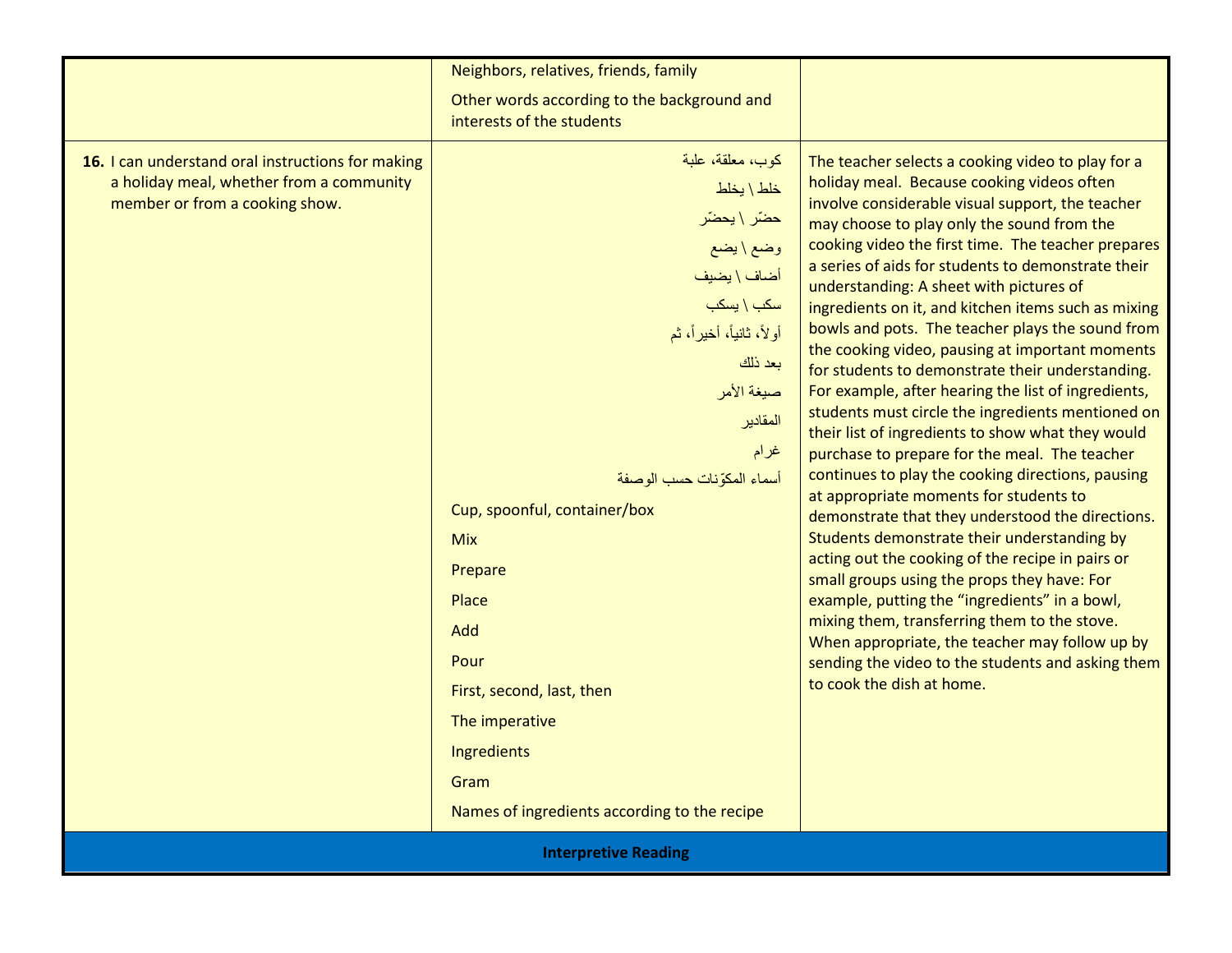17. I can understand the main events in a holiday children's story.

السرد في الماضيكان يا ما كان في قديم الزمانّ ف، ثم، بعد ذلك \ بعد ما \ بعد أن ھكذاحيث ل، لكيقدلمفجأةً . . . ما إنْ...<mark>حتى...</mark> لماالحالمفردات أخرى حسب القصةNarration in the past tense Once upon a time So, then, after that, afterwards (That is) where (That is) when In order to Had (done something) Didn't (do something) Surprisingly… No sooner had….before… The circumstantial accusative (الحال (Other words depending on the story

Other words according to the story

Thus

The teacher gives students a children's holiday story, photocopied so that the text is on different sheets of paper than the images. Students must read the text and decide based on the content which images fit with which pages. After reading the story, students retell it in their own words to a classmate who read a different story.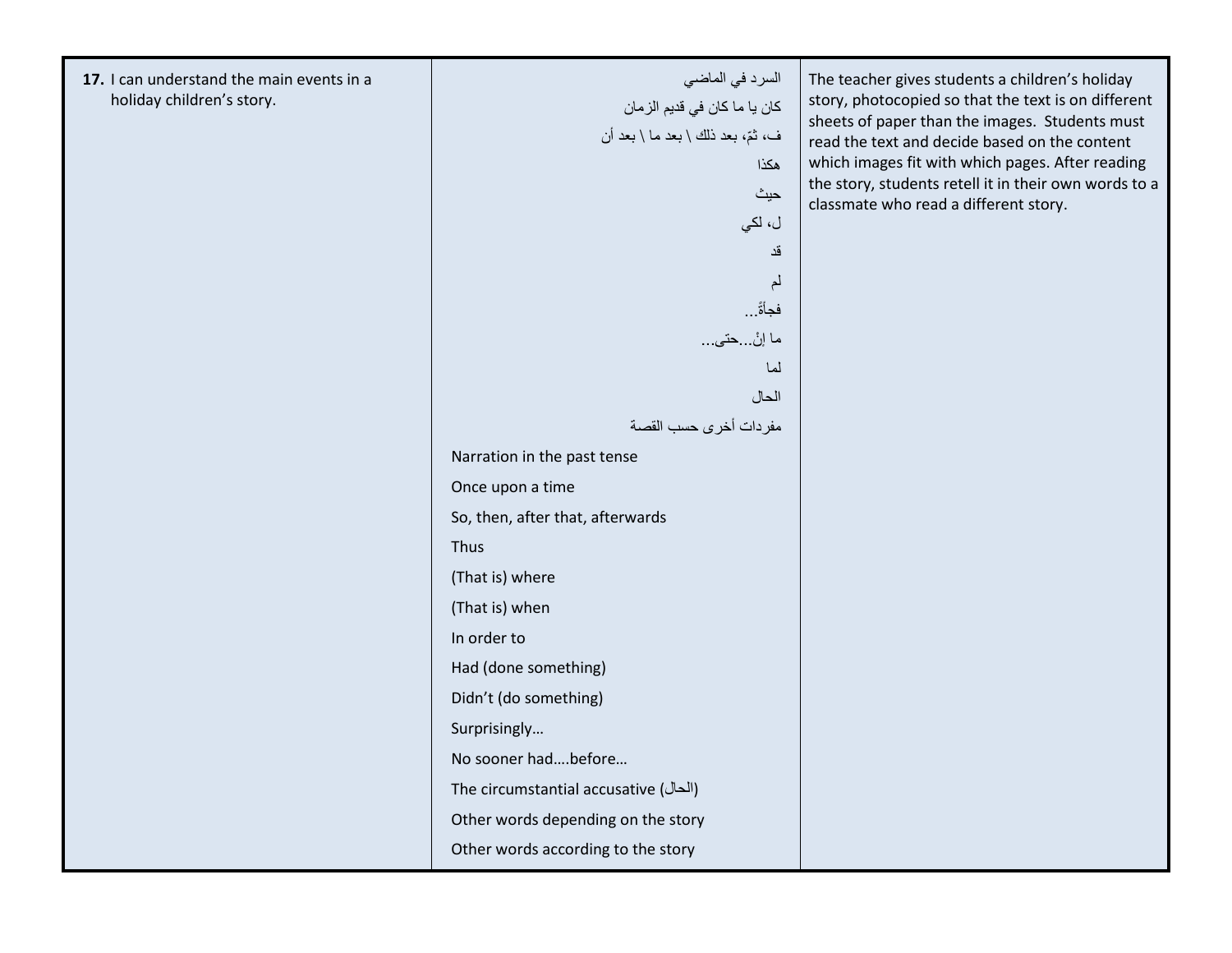| 18. I can understand the main idea of an article<br>describing a holiday celebration in a<br>particular community.                         | طقس ج طقوس<br>نشاط ج نشاطات<br>وجبة<br>خاص ب<br>زينة<br>حفلة<br>عادةً<br>صلَّى \ يصلِّي<br>شجرة<br>كلمات أخرى حسب اهتمامات الطلاب وخلفياتهم<br>Ritual(s)<br>Activity(ies)<br>Dish, meal<br>Particular to<br>Decoration<br>Party<br>Normally<br>To pray<br><b>Tree</b><br>Other words according to the background and<br>interests of the students | The teacher gives students an article about a<br>holiday or holidays in a particular place, with<br>headlines and sub-headlines removed. While<br>reading the article, students generate a title for<br>each paragraph and then a title for the article as a<br>whole in order to focus on main ideas. Students<br>also underline some of the details they<br>understand about how the holiday is celebrated,<br>then create a "to do" list for themselves listing<br>some of the things that they would do to prepare<br>if they were celebrating that holiday. |
|--------------------------------------------------------------------------------------------------------------------------------------------|---------------------------------------------------------------------------------------------------------------------------------------------------------------------------------------------------------------------------------------------------------------------------------------------------------------------------------------------------|------------------------------------------------------------------------------------------------------------------------------------------------------------------------------------------------------------------------------------------------------------------------------------------------------------------------------------------------------------------------------------------------------------------------------------------------------------------------------------------------------------------------------------------------------------------|
| 19. I can understand the main idea of a text<br>describing what the makeup of a community<br>is and what kinds of holidays are celebrated. | مجموعة<br>طائفة<br>انتمی إلی \ ينتمی إلی<br>عدد<br>شكّل، يشكّل<br>جزء لا يتجزّأ من                                                                                                                                                                                                                                                                | Students read an article on the makeup of a<br>particularly community in the Middle East or an<br>Arab community outside of the Middle East. To<br>demonstrate their understanding of the text, they<br>create a series of graphs or an infographic to<br>accompany the article showing some of the most<br>important facts about the makeup of this<br>community.                                                                                                                                                                                               |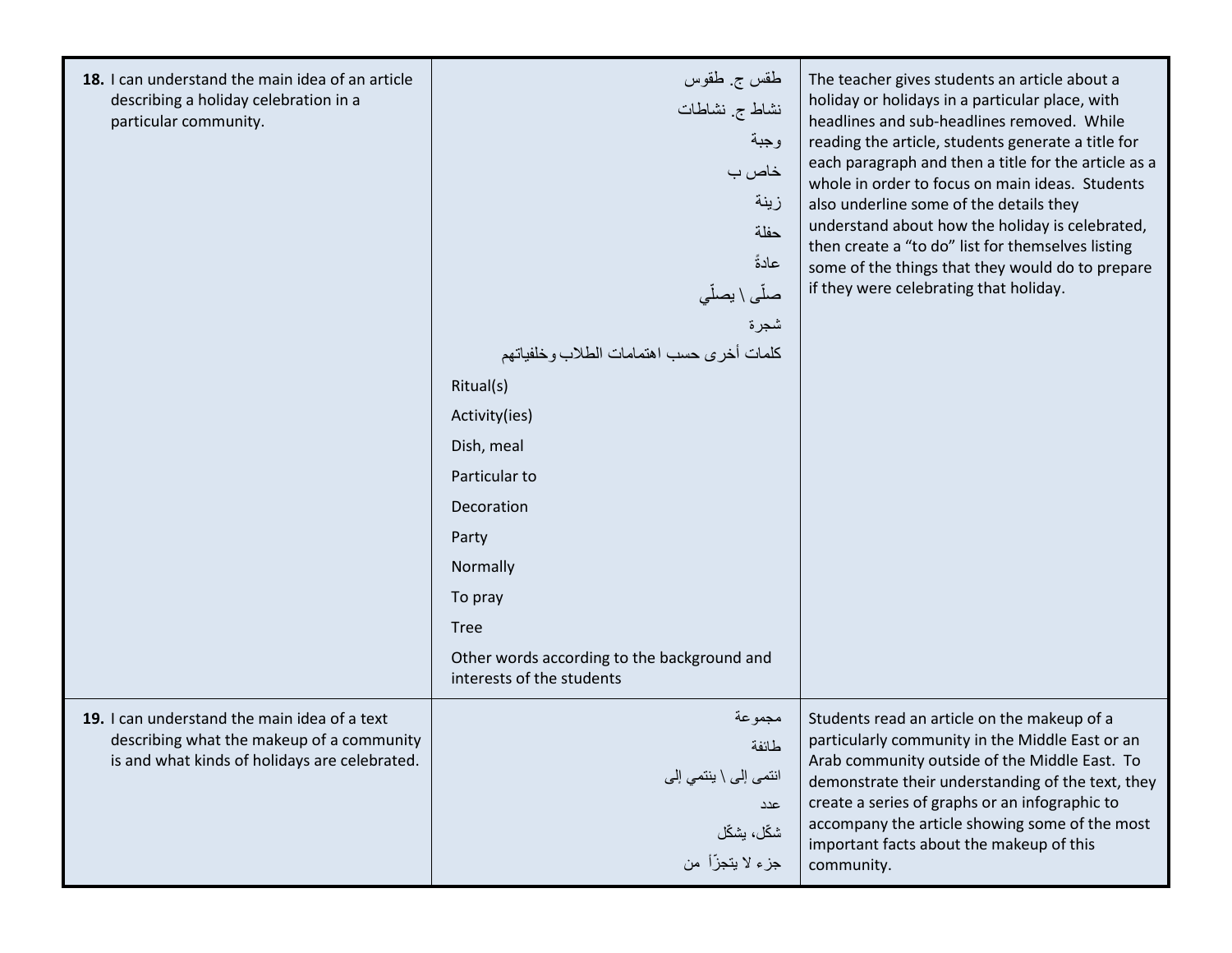|                                                                                               | فيما يتعلق ب                                                                                                                                                                                                                                                                               |                                                                                                                                                                                                                                                                                                                                                                                                                                                                                                                                                                                                                                                                                                                                                                       |
|-----------------------------------------------------------------------------------------------|--------------------------------------------------------------------------------------------------------------------------------------------------------------------------------------------------------------------------------------------------------------------------------------------|-----------------------------------------------------------------------------------------------------------------------------------------------------------------------------------------------------------------------------------------------------------------------------------------------------------------------------------------------------------------------------------------------------------------------------------------------------------------------------------------------------------------------------------------------------------------------------------------------------------------------------------------------------------------------------------------------------------------------------------------------------------------------|
|                                                                                               | كلمات أخرى حسب المقالة                                                                                                                                                                                                                                                                     |                                                                                                                                                                                                                                                                                                                                                                                                                                                                                                                                                                                                                                                                                                                                                                       |
|                                                                                               | Group                                                                                                                                                                                                                                                                                      |                                                                                                                                                                                                                                                                                                                                                                                                                                                                                                                                                                                                                                                                                                                                                                       |
|                                                                                               | Sect                                                                                                                                                                                                                                                                                       |                                                                                                                                                                                                                                                                                                                                                                                                                                                                                                                                                                                                                                                                                                                                                                       |
|                                                                                               | To belong to                                                                                                                                                                                                                                                                               |                                                                                                                                                                                                                                                                                                                                                                                                                                                                                                                                                                                                                                                                                                                                                                       |
|                                                                                               | Number                                                                                                                                                                                                                                                                                     |                                                                                                                                                                                                                                                                                                                                                                                                                                                                                                                                                                                                                                                                                                                                                                       |
|                                                                                               | To compose                                                                                                                                                                                                                                                                                 |                                                                                                                                                                                                                                                                                                                                                                                                                                                                                                                                                                                                                                                                                                                                                                       |
|                                                                                               | An inseparable part of                                                                                                                                                                                                                                                                     |                                                                                                                                                                                                                                                                                                                                                                                                                                                                                                                                                                                                                                                                                                                                                                       |
|                                                                                               | With what pertains to                                                                                                                                                                                                                                                                      |                                                                                                                                                                                                                                                                                                                                                                                                                                                                                                                                                                                                                                                                                                                                                                       |
|                                                                                               | Other words according to the articl.e                                                                                                                                                                                                                                                      |                                                                                                                                                                                                                                                                                                                                                                                                                                                                                                                                                                                                                                                                                                                                                                       |
| 20. I can read a recipe giving instructions for<br>food to be cooked on a particular holiday. | كوب، معلقة، علبة<br>خلط \ يخلط<br>حضّر \ يحضّر<br>وضع \ يضع<br>أضاف \ يضيف<br>سکب \ یسکب<br>أولاً، ثانياً، أخيراً، ثم<br>صيغة الأمر<br>المبني للمجهول<br>أسماء المكوّنات حسب الوصفة<br>Cup, spoonful, container/box<br>Mix<br>Prepare<br>Place<br>Add<br>Pour<br>First, second, last, then | The teacher prints a holiday recipe and cuts<br>different parts out so that they are on separate<br>strips of paper. The teacher gives the students the<br>strips of paper in an envelope and asks them to<br>put them in a logical order based on the content.<br>The teacher may also cut out the steps of a recipe<br>so that each step is on a separate piece of paper.<br>Each student receives one step; students must<br>share their step with others and try to arrange<br>themselves into a line from the first step of a<br>recipe to the last step.<br>The teacher assigns pairs of students a recipe for a<br>holiday. If possible, students are assigned to cook<br>this recipe at home and take pictures of<br>themselves cooking it at various stages. |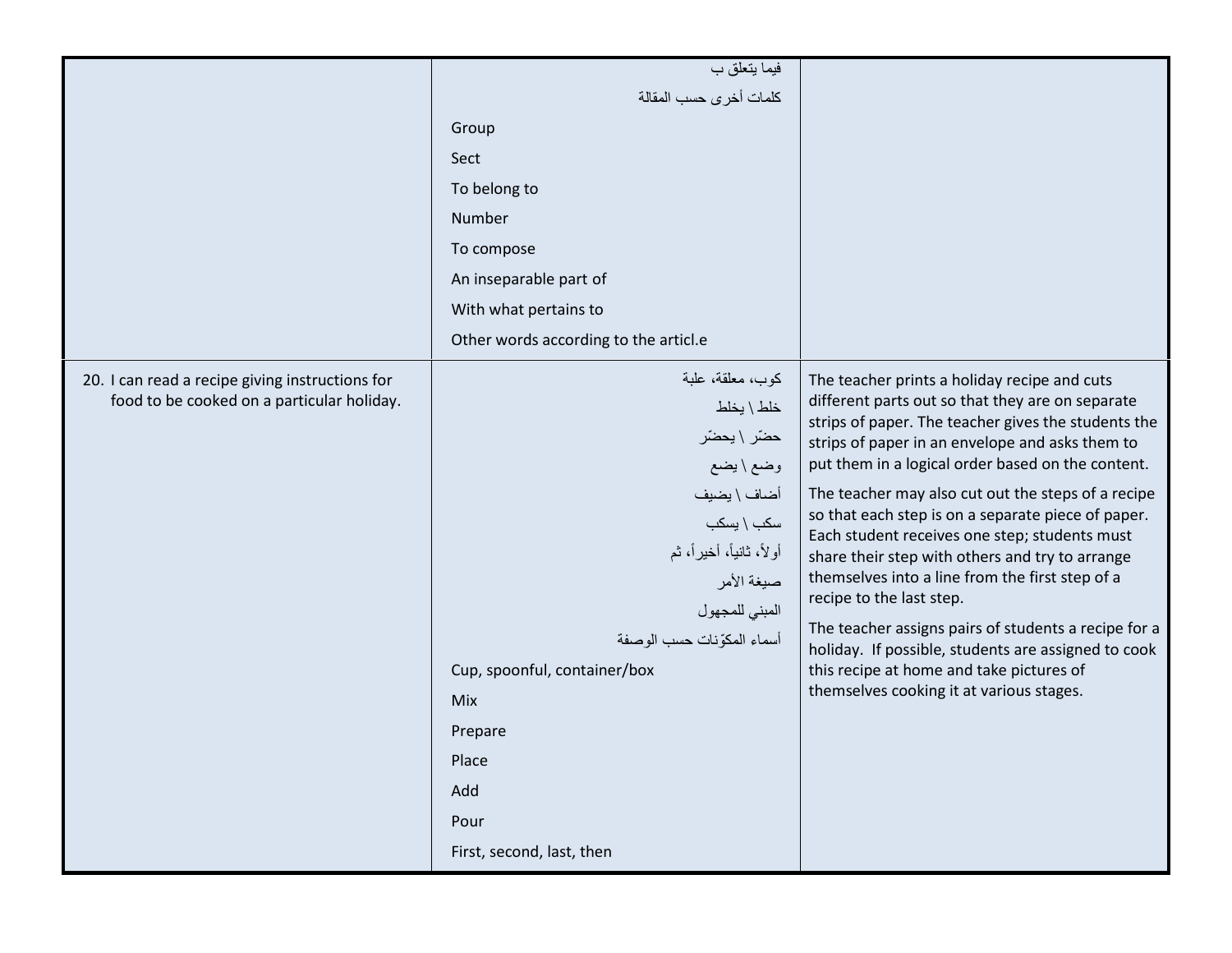| The imperative                               |  |
|----------------------------------------------|--|
| Ingredients                                  |  |
| Gram                                         |  |
| Names of ingredients according to the recipe |  |

You may add additional rows as necessary.

## Materials & Other Resources

Describe the primary resources that you plan to use for the program. Be specific so that these resources can be shared with other programs.

Sample holiday stories to read: من خبأ خروف العيد؟ لتغريد النجار، رسوم لحسان مناصرةhttp://www.neelwafurat.com/itempage.aspx?id=lbb92098-52404&search=booksيا هلا بالعيد لغرناطة الطنطاوي http://www.al-fateh.net/fateh-d/fa-09-161/ya.htmقصص العيد لبينيديكت كاربونيل : https://www.abjjad.com/book/2199879681/%D9%82%D8%B5%D8%B5-%D8%AC%D9%85%D9%8A%D9%84%D8%A9-%D9%84%D9%84%D8%A7%D8%B7%D9%81%D8%A7%D9%84-%D9%82%D8%B5%D8%B5-%D8%A7%D9%84%D8%B9%D9%8A%D8%AF/2200109057/reviewsقصة عيد الميلاد الأول من الكتاب المقدس للأطفال لإدوراد هيوز: http://bibleforchildren.org/PDFs/arabic/The\_Birth\_of\_Jesus\_Arabic.pdf قصـة عيد القيامة الأول من الكتاب المقدّس للأطفال: http://bibleforchildren.org/PDFs/arabic/The\_First\_Easter\_Arabic.pdfھدايا العيد حمد محمدhttp://haybinyakzhan.blogspot.com/2013/10/blog-post\_3880.htmlعيد ميلاد سار ة لمأمون محيي الدين حمّود http://www.nooonbooks.dz/kids-stories/%D8%B9%D9%8A%D8%AF-%D9%85%D9%8A%D9%84%D8%A7%D8%AF-%D8%B3%D8%A7%D8%B1%D8%A9-.htmlSample recipes:وصفة قطايف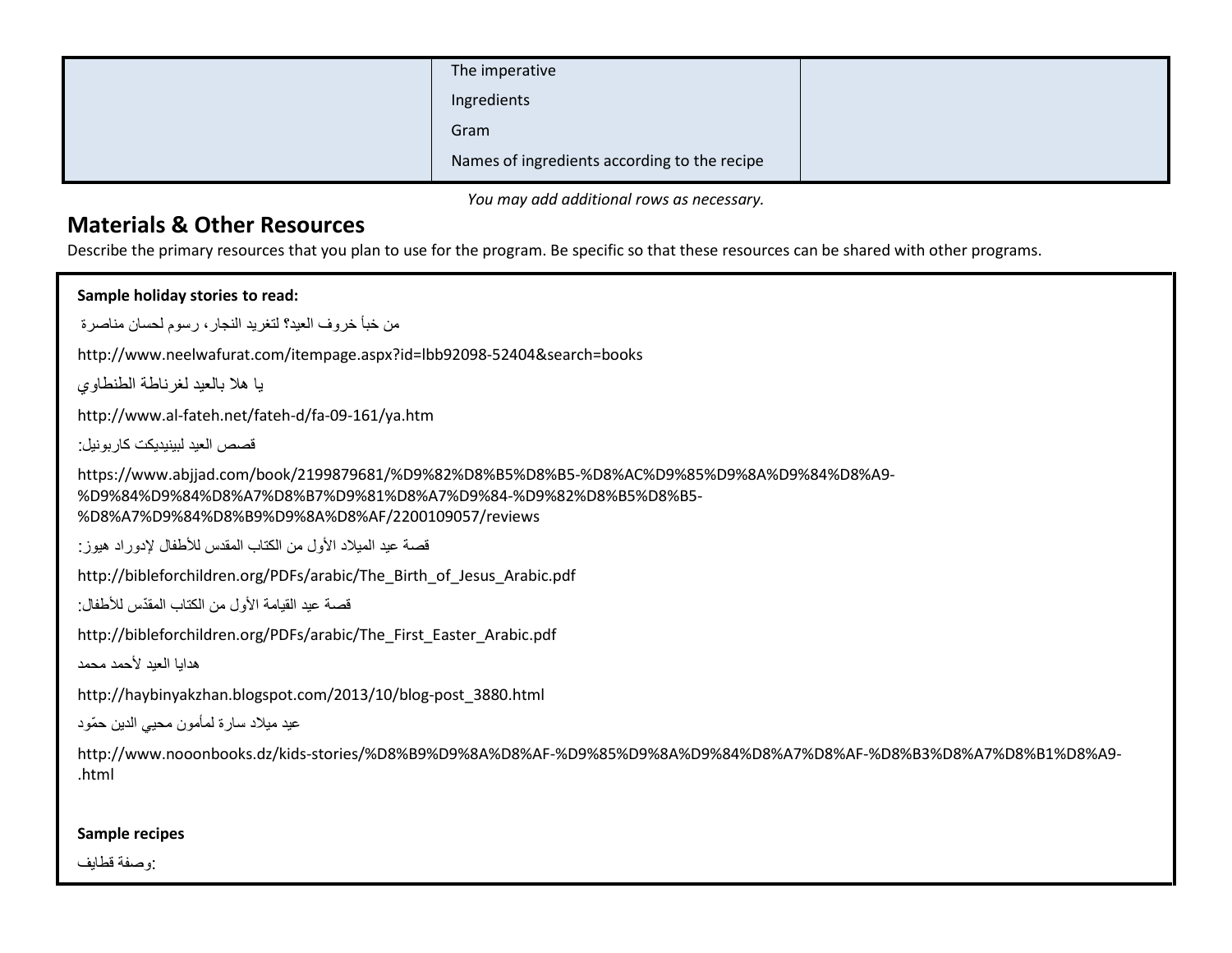http://mawdoo3.com/%D8%B7%D8%B1%D9%8A%D9%82%D8%A9\_%D8%B9%D8%AC%D9%8A%D9%86%D8%A9\_%D8%A7%D9%84%D9%82%D8%B7%D8%A7%D9%8A%D9%81

:وصفات عيد الفطر

https://www.ma7shy.com/category/44/%D8%B9%D9%8A%D8%AF-%D8%A7%D9%84%D9%81%D8%B7%D8%B1

:كعكة عيد الفصح

http://www.nestle-family.com/recipes/%D9%83%D8%B9%D9%83%D8%A9-%D8%B9%D9%8A%D8%AF-%D8%A7%D9%84%D9%81%D8%B5%D8%AD\_33134.aspx

### Sample TV episodes/clips highlighting holiday celebrations

```
وثائقي الجزيرة عن العيد الكبير في المغربhttps://www.youtube.com/watch?v=Z6Ds8sWUYuo طقوس وأجواء عيد الفصح في فلسطين
```
https://www.youtube.com/watch?v=9lgyY2ZFk8o

```
 :عيد الفصح في القدس
```
https://www.youtube.com/watch?v=FWY0W0XYWdw

```
صلوات
```

```
بيروت تعيش أجواء عيد الميلاد رغم الظروف السياسية الصعب
```
https://www.youtube.com/watch?v=NU\_Dm65j9I8

```
عيد رأس السنة الميدية
```
https://www.laits.utexas.edu/aswaat/video\_s.php#/2/new\_year/

رمضان في مصر

https://www.laits.utexas.edu/aswaat/video\_s.php#/1/ramadan\_in\_egypt/

### Focus on holiday foods:

تحضير شراب قمر الدينhttps://www.laits.utexas.edu/aswaat/video\_s.php#/2/kamar\_al\_diin/برنامج المطبخ – تقرير عن طقوس رمضان والعيد في المملكة العربية السعودية https://www.youtube.com/watch?v=xkkpxFk3uiE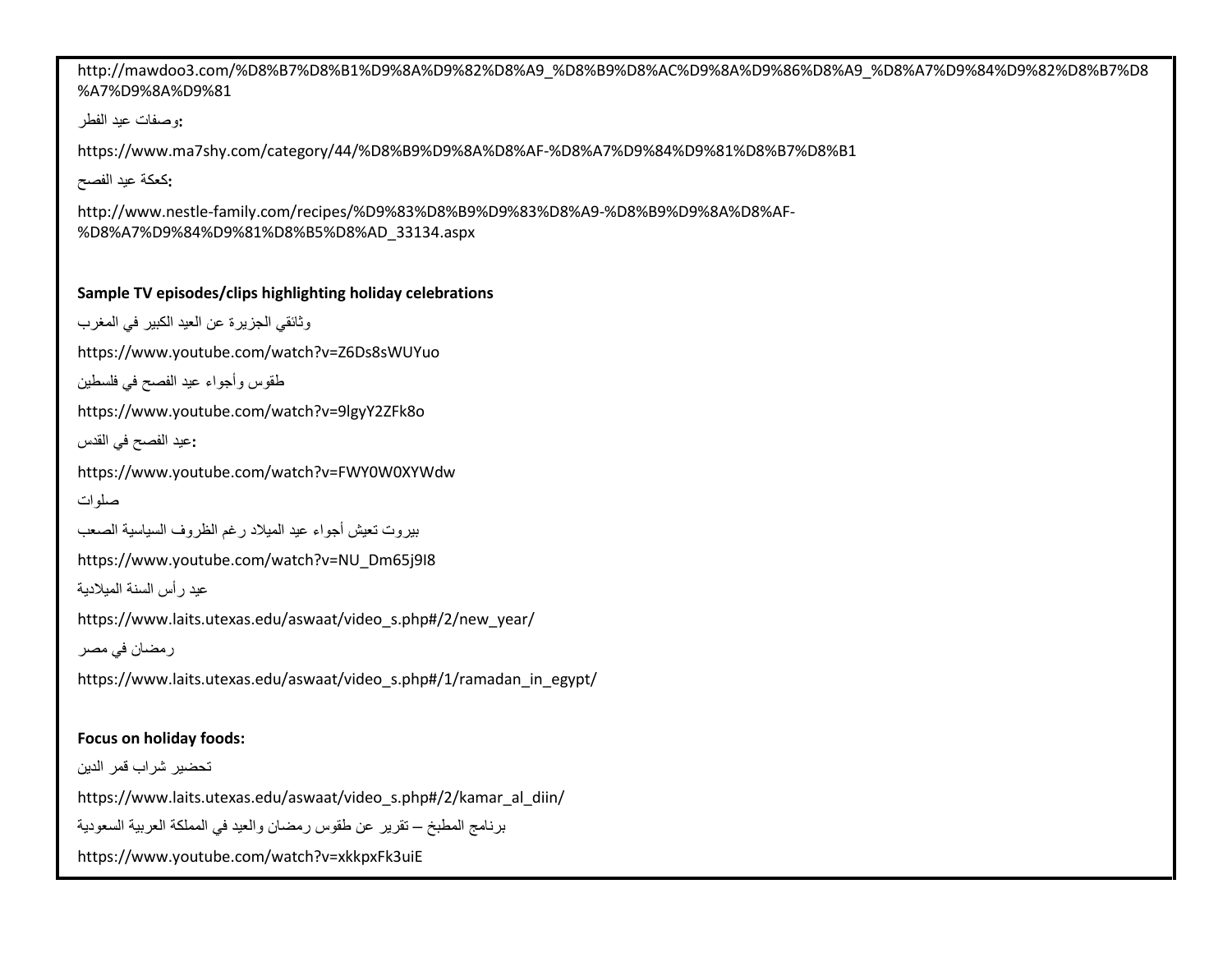وصفات عيد اضحى (المغرب)https://www.youtube.com/watch?v=fZjPfTigwn04 وصفات عيد اضحىhttps://www.youtube.com/watch?v=UgRwsmRqrgsTexts about holidays in a particular community العراق:https://chronicle.fanack.com/ar/iraq/society-media-culture/culture/festivals/السعودية:https://chronicle.fanack.com/ar/saudi-arabia/society-media-culture/culture/public-holidays/ :عيد الميلاد في الأردن http://www.alquds.co.uk/?p=456048 رمضان في تونس:https://ar.wikipedia.org/wiki/%D8%B1%D9%85%D8%B6%D8%A7%D9%86\_%D9%81%D9%8A\_%D8%AA%D9%88%D9%86%D8%B3 رمضان في المغرب:http://arabic.cnn.com/entertainment/2014/07/04/morocco-ramadan-traditions-past-and-present رمضان في المغرب:http://islamweb.net/ramadan/index.php?page=article&id=135264عيد الجلاء في سوريا: https://ar.wikipedia.org/wiki/%D8%B9%D9%8A%D8%AF\_%D8%A7%D9%84%D8%AC%D9%84%D8%A7%D8%A1\_(%D8%B3%D9%88%D8%B1%D9%8A%D8%A7)شم النسيم في مصر:https://ar.wikipedia.org/wiki/%D8%B4%D9%85\_%D8%A7%D9%84%D9%86%D8%B3%D9%8A%D9%85عيد التحرير في الكويت:https://ar.wikipedia.org/wiki/%D8%B9%D9%8A%D8%AF\_%D8%A7%D9%84%D8%AA%D8%AD%D8%B1%D9%8A%D8%B1\_(%D8%A7%D9%84%D9%83%D9%88%D9%8A%D8%AA)